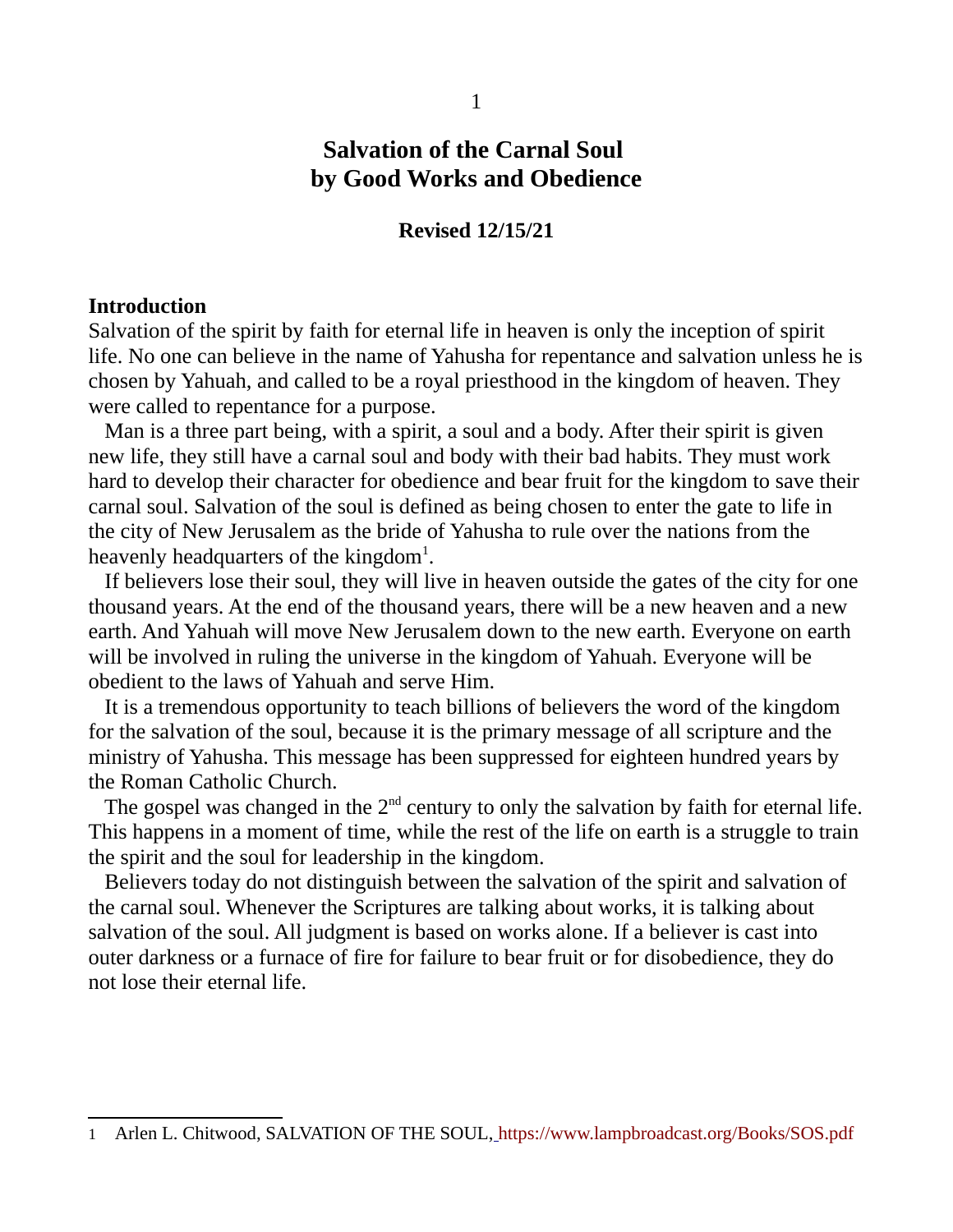## **Yahuah and His Law are a Consuming Fire[2](#page-1-0)**

 Being tried by fire is a metaphor for tribulation to refine a believer's character, like silver and gold are refined. Yahuah is fire and His law is a refining fire. Being tried by fire is being judged by Yahuah and His law. So it is very important to distinguish between the spirit and the soul. For by the spirit a person believes and is led into all truth. By the soul the believer is obedient and does good works to bear fruit for the kingdom.

**Hebrews 4:12** "the word of Yahuah is living and powerful, and sharper than any two edged sword, piercing even to the division of the soul and the spirit, and of joints and marrow, and is a discerner of the thoughts and intents of the heart."

**Hebrews 12:28-29** - "Therefore let us be grateful for receiving a kingdom that cannot be shaken, and thus let us offer to Yahuah acceptable worship, with reverence and awe; for our Aluah is a consuming fire.

**Jeremiah 23:29** - "Is not my word like fire, says Yahuah, and like a hammer which breaks the rock in pieces?

**Exodus 19:18** - "Now Mount Sinai was completely in smoke, because Yahuah descended upon it in fire. Its smoke ascended like the smoke of a furnace, and the whole mountain quaked greatly."

**Exodus 13:21** - "And Yahuah went before them by day in a pillar of cloud to lead the way, and by night in a pillar of fire to give them light, so as to go by day and night."

**2 Esdras 13:8-11** - "After this I looked, and behold, all who had gathered together against him, to wage war with him, were much afraid, yet dared to fight. And behold, when he saw the onrush of the approaching multitude, he neither lifted his hand nor held a spear or any weapon of war; but I saw only how he sent forth from his mouth as it were a stream of fire, and from his lips a flaming breath, and from his tongue he shot forth a storm of sparks. All these were mingled together, the stream of fire and the flaming breath and the great storm, and fell on the onrushing multitude which was prepared to fight, and burned them all up, so that suddenly nothing was seen of the innumerable multitude but only the dust of ashes and the smell of smoke. When I saw it, I was amazed.

<span id="page-1-0"></span><sup>2</sup> Daniel Joseph, Corner Fringe Ministries, THE HELL OF TORAH, <https://www.youtube.com/watch?v=XQdW4OdVXCI>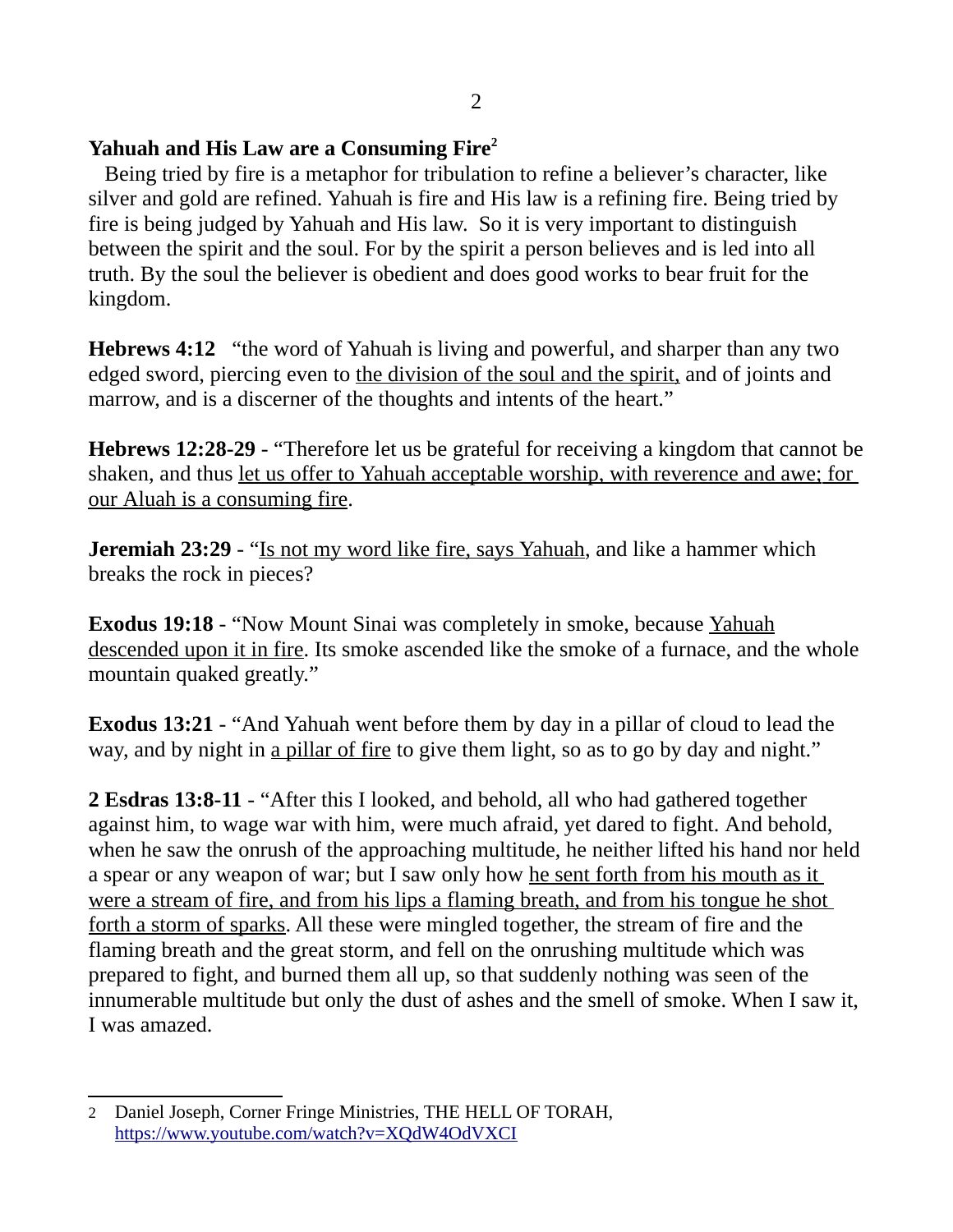**Ephesians 2:8-10** "For by grace you have been saved through faith and that not of yourselves; it is the gift of Yahuah, not of works, lest anyone should boast. For we are His workmanship, created in the Messiah Yahusha for good works, which Yahuah prepared beforehand that we should walk in them."

**James 2:14-26** "What does it profit, ... if someone says he has faith but does not have works? Can faith save him? If a brother or sister is naked and destitute of daily food … but you do not give them the things that are needed for the body, what does it profit? Thus faith by itself, if it does not have works, is dead. … I will show you my faith by my works. ... You see then that <u>a man is justified by works, and not by faith alone</u>. ... For as the body without the spirit is dead, so faith without works is dead also."

 Paul and James appear to be contradicting each other. However, one is talking about salvation of the spirit by faith, and the other is talking about salvation of the soul, by works.

 Yahuah gave His Son as a sacrifice for the sins of all people, and then chose individuals to repent for the forgiveness of sin. He forgave them so He could send His Spirit into them for eternal life and training to do good works. Believers were chosen to be obedient to the law and bear fruit for the kingdom. If they fail to do good works, or do evil works, they cannot lose eternal life because it is not affected by works. If salvation of the spirit is by grace, then it is not by works; otherwise grace is no longer grace. But all judgment is based on works. If salvation of the soul is by works, it is not by grace.

Scripture is clear that after a believer receives eternal spirit life he must be obedient to the laws of Yahuah or be denied entrance into the kingdom of heaven. Salvation of the soul requires repentance, repentance requires obedience and obedience requires works. So if salvation is by faith alone, then what are works for? They are for the right to enter the kingdom of heaven to rule over the nations, or for salvation of the soul.

**1 Corinthians 3:11-15** "no other foundation can anyone lay than that which is laid, which is Yahusha the Messiah. Now if anyone builds on his foundation with gold, silver, precious stones, wood, hay, straw, each one's work will become clear, for the Day will declare it, because it will be revealed by fire; and the fire will test each one's work, of what sort it I. If anyone's work which he has built on it endures, he will receive a reward. **If anyone's work is burned, he will suffer loss; but he himself will be saved**, yet so as by fire."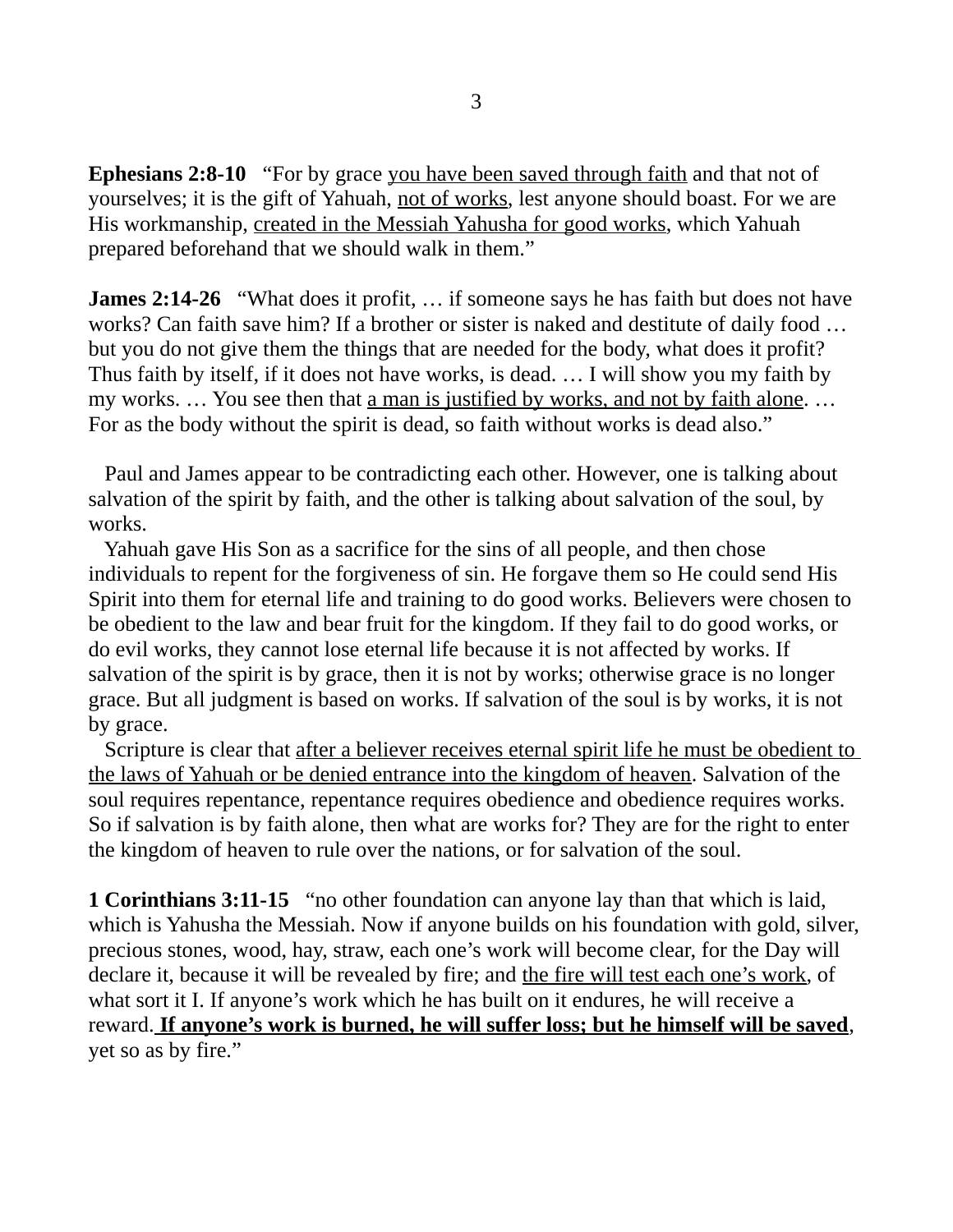A believers works will be tested by comparison to the law. If it agrees with the law, he will be rewarded. If it is in violation of the law, he will suffer loss, but his eternal life will be saved.

 Scripture says that many are called, but few are chosen to enter the city because of disobedience. The path to the gate to life in the city is very narrow and there are few who find it. It is not because the laws are difficult. Few find it because ninety-nine percent of believers don't want to go there. How can they give up the names of Jesus or LORD? How does a believer get his friends and family to stop celebrating pagan holydays like Sunday, Christmas, Easter, Halloween and all the government holydays; and observe the Sabbath, the Feast of Tabernacles and Passover? Yahusha was crucified on Wednesday, born on the first day of the Feast of Tabernacles in October, and rose from the grave during the night of the Sabbath. Days begin and end at sunrise.

 Yahusha was not laid in a manger. He was laid in a sukkot, which is a tabernacle, booth or tent, that everyone is required to live in during the feast. The word booth, or sukkot in Hebrew, was translated as a manger, because Jacob built booths for his animals when he returned from Mesopotamia. They even named the place Succoth.

**Genesis 33:17** - "And Jacob journeyed to Succoth, built himself a house, and made booths for his livestock. Therefore the name of the place is called Succoth.

 The pagan holydays of Christmas and Easter were established hundreds of years BC in the religions of Serapis Christos and Mithras Christos. The Catholic Church outlawed the hated "Jewish" holy days established by Yahuah. They made the Hebrew holy days illegal in the fourth century, punishable by death. The Church followed the  $2<sup>nd</sup>$  century heretics who claimed that Christians don't have to obey "Jewish" laws. It is astonishing that Churches today are still following those heretics and disobeying the laws of Yahuah. Obedience is a simple matter of going against everyone's traditions to obey Yahuah.

**Matthew 7:13,14** "Enter by the narrow gate; for wide is the gate and broad is the way that leads to destruction, and there are many who go in by it. Because narrow is the gate and difficult is the way which leads to life, and there are few who find it."

**Matthew 7:21-23** "**Not everyone who says to Me, 'Lord, Lord,' shall enter the kingdom of heaven, but he who does the will of My Father in heaven**. Many will say to Me in that day, 'Lord, Lord, have we not prophesied in Your name, cast out demons in Your name, and done many wonders in Your name?' And then I will declare to them, 'I never knew you; depart from Me, you who practice lawlessness!""

**1 John 3:4** "Whoever commits sin also commits lawlessness, and sin is lawlessness."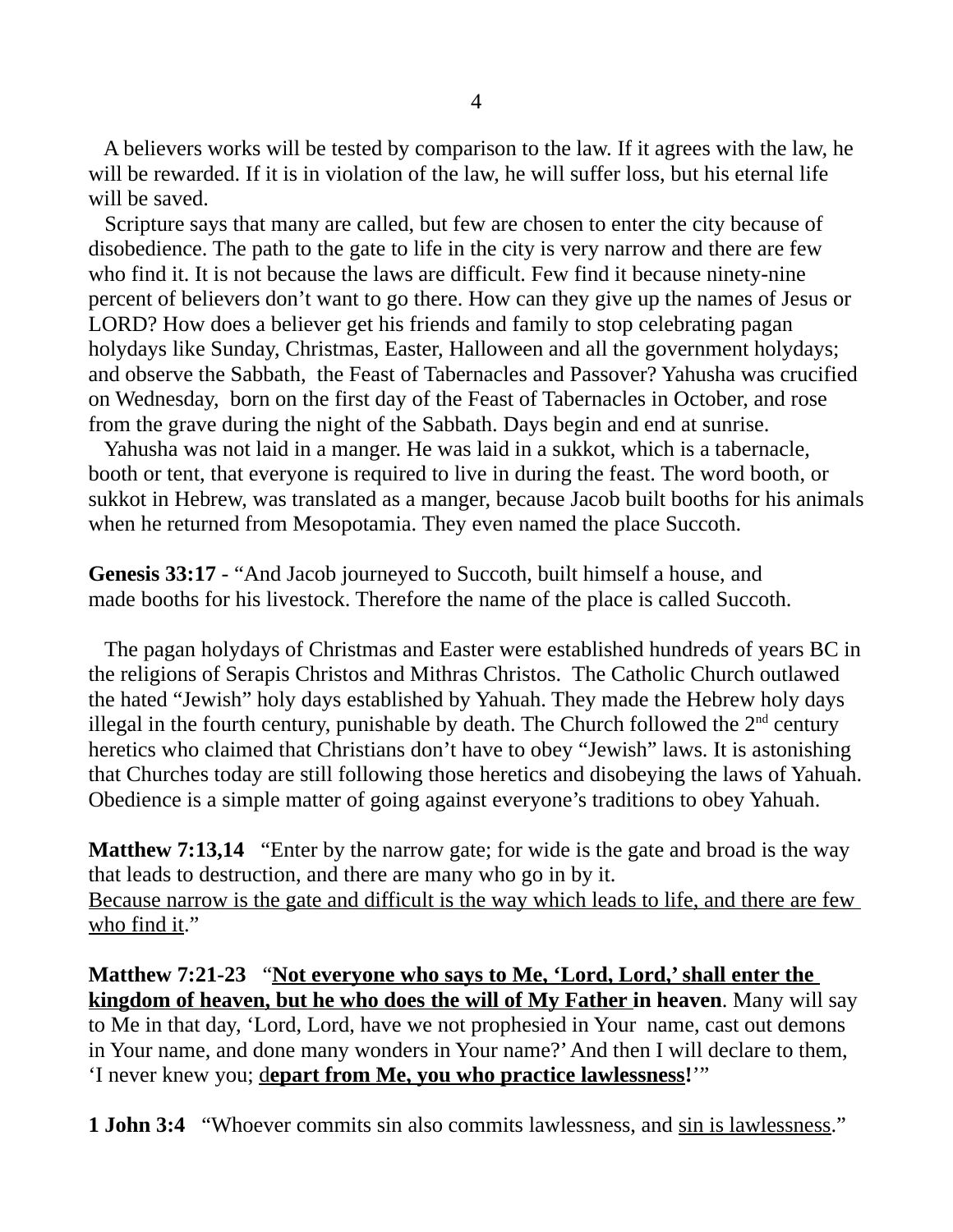## **Outer Darkness in Heaven**

 The bible refers to casting believers into outer darkness. The city of New Jerusalem, the kingdom of heaven, is as bright as the sun, because Yahuah lives there and the righteous believers are shining like the sun. Therefore, outside of the city is much darker.

**Daniel 12:3** - "Those who are wise shall shine like the brightness of the firmament, And those who turn many to righteousness like the stars forever and ever."

**Revelation 21:23** - "The city had no need of the sun or of the moon to shine in it, for the glory of God illuminated it. The Lamb is its light."

 Only those believers allowed into the kingdom of heaven will be the bride of Yahusha, and participate in the marriage supper of the lamb. Most believers will be outside the city in outer darkness.

**Matthew 22:2-14** "The kingdom of heaven is like a certain king who arranged a wedding for his son, … The wedding hall was filled with guests, he saw a man there who did not have on a wedding garment. … the king said to the servants, 'Bind him hand and foot, take him away, and cast him into outer darkness … **For many are called but few are chosen**."

**Revelation 19:7,8** "the marriage of the Lamb has come, and His wife has made herself ready. And to her it was granted to be arrayed in fine linen, clean and bright. For the fine linen is the righteous acts of the saints."

**Revelation 22:14,15** "Blessed are those who do His commandments, that they may have the right to the tree of life, and may enter through the gates into the city. But outside are dogs and sorcerers and sexually immoral and murderers, idolaters, and whoever loves and practices a lie."

 The believer was cast out of the city because of disobedience. He had no righteous acts for a wedding garment. This is the condition of most believers today. It is clear from these scriptures that believers who do not obey the laws of Yahuah will not enter the kingdom of heaven, but it does not affect their eternal life. They will suffer the loss of the salvation of their soul. The believers who were calling Him "Lord, Lord," were obviously spirit filled to be able to cast out demons and do many wonders. But He didn't know them because they didn't obey Him. This describes most believers in the world today who are suffering from the great deception.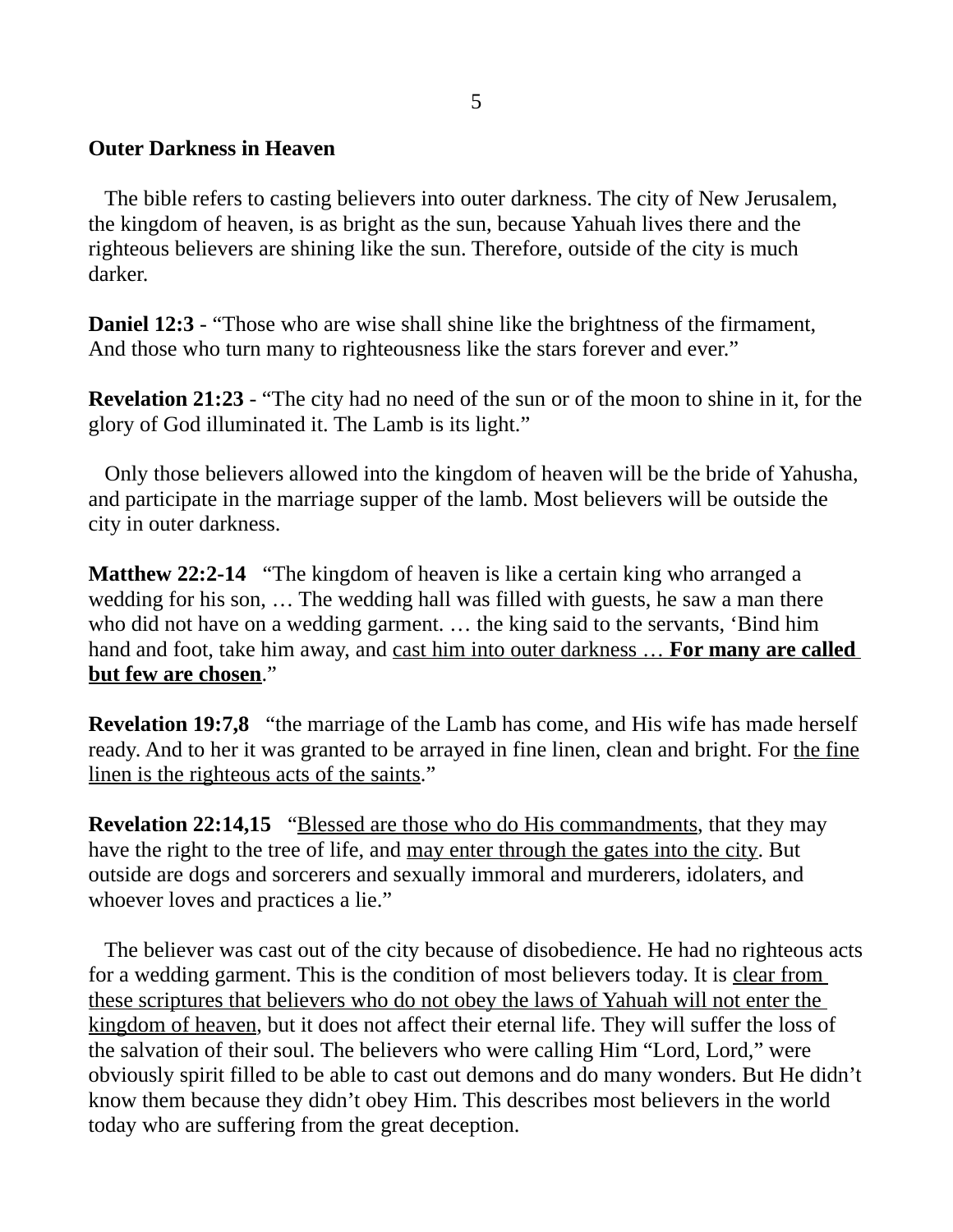The apostle Paul and the other apostles had conflict over this same issue. Paul, was very zealous for obedience to the law, but he did not want the Gentile converts to be burdened with law, Jewish traditions and temple procedures to receive salvation. He was adamant that those laws are not able to justify sinners for forgiveness. Yahusha's death was the final sacrifice for sin. But, if a believer doesn't learn to repent and become obedient, he will not enter the kingdom, or headquarters, of heaven.

 The main issue of the conflict was that Paul believed that the new converts were already circumcised by the Holy Spirit. A circumcision not made with hands. Although he did not oppose physical circumcision, believers cannot be saved by physical circumcision for salvation. They would be denying salvation by the grace and power of the Holy Spirit. They would be relying on the law for salvation of the spirit instead of faith in Yahusha, which is impossible.

**Colossians 2:11-13** "In Him **you were also circumcised with the circumcision made without hands**, by putting off the body of the sins of the flesh, by **the circumcision of Yahusha**, buried with Him in baptism, in which you also were raised with *Him* through faith in the working of Yahuah, who raised Him from the dead. And you, being dead in your trespasses and the uncircumcised of your flesh, He has made alive together with Him, having forgiven you all trespasses."

 Paul was adamant about observing the Sabbath, the holy days and avoiding sexual morality. But he believed that the temple priesthood and procedures were made obsolete by the death of Yahusha, under the new covenant. Paul was also arguing with the Jews about the thousands of traditions and laws of the Talmud, which were made by men. He did not want new believers burdened by all these traditions.

 The Jewish believers in Jerusalem were concerned that Paul was teaching lawlessness. So Paul traveled to Jerusalem to meet with the apostles. They all agreed that new believers coming from pagan religions should only obey a few laws in the beginning. Those which defile their body, the temple of the Holy Spirit: drinking blood, eating strangled animals and sexual immorality. They could learn the Ten Commandments and moral laws of Yahuah over time, studying the word in the synagogue.

 It is unfortunate, but believers today are practicing lawlessness, because they are only focused on salvation of the spirit by faith alone. They also know that temple procedures are obsolete. But consequently, they are also violating the Ten Commandments, ignoring Sabbaths and holy days, committing adultery, fornication and murdering unborn children in the womb. They commit these sins willfully without repentance. They will be very disappointed when they get to heaven and are not allowed into the kingdom.

**Acts 15:1-11** "And certain men came down from Judea and taught the brethren, "Unless you are circumcised according to the custom of Moses, you cannot be saved'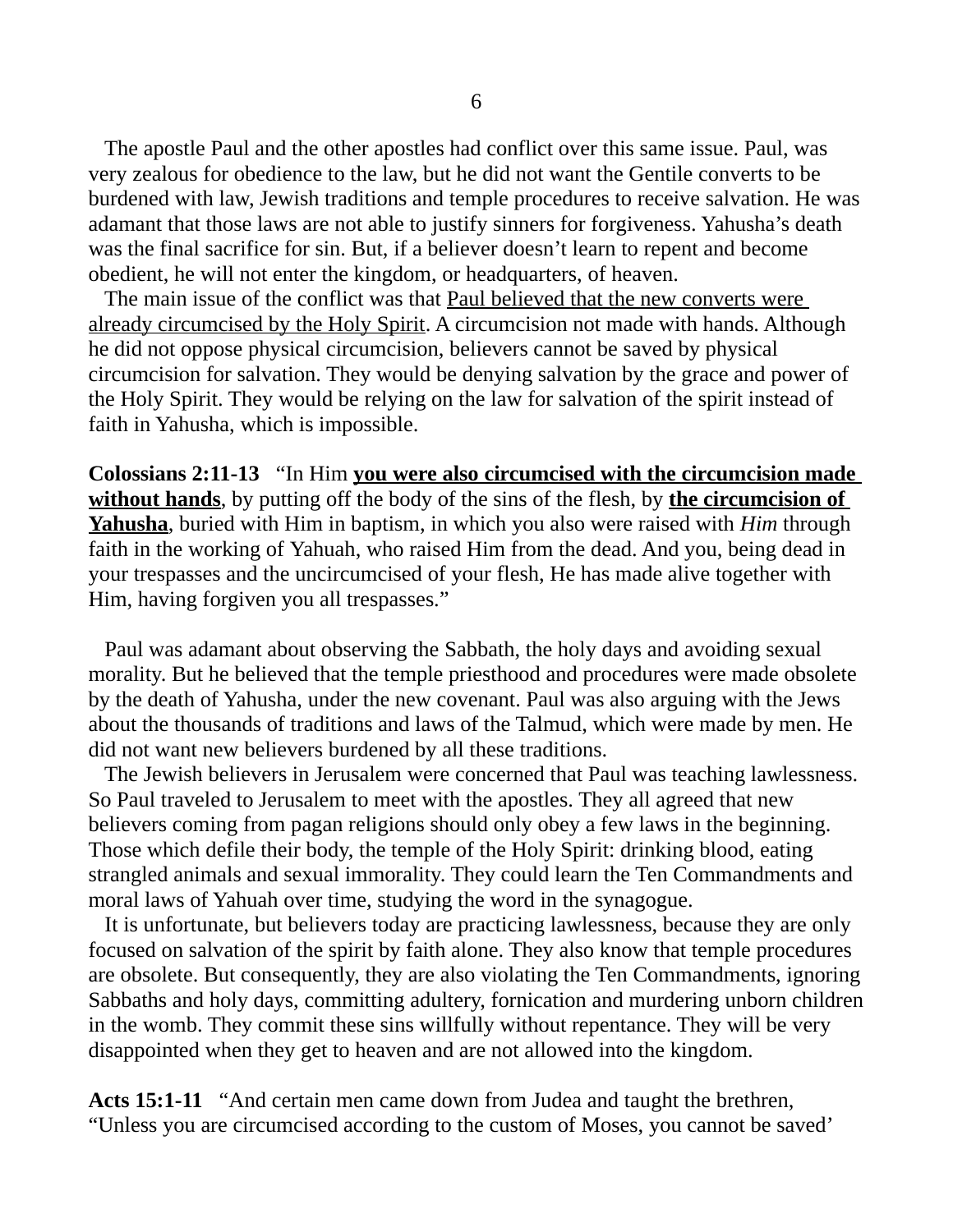Therefore, when Paul and Barnabas had no small dissension and dispute with them, they … should go up to Jerusalem, to the apostles and elders about this question. … some rose up saying, 'It is necessary to circumcise them, and command them to keep the law of Moses.' … Peter rose up and said … 'So Yahuah, who knows the heart, acknowledged them by giving them the Holy Spirit, just as He did to us, and made no distinction between us and them, purifying their hearts by faith.' … 'we believe that through the grace of the Master Yahusha the Messiah we shall be saved in the same manner as they."

 None of the apostles realized that they were having conflict over the difference between salvation of the spirit by faith for eternal life, and salvation of the soul by works of obedience for life in the kingdom. Paul's writings are misunderstood the same way today, causing great deception of believers who will not be allowed into the kingdom.

**Acts 15:28,29** "For it seemed good to the Holy Spirit, and to us, to lay upon you no greater burden than these necessary things: that you abstain from things offered to idols, from blood, from things strangled and from sexual immorality. If you keep yourselves from these, you will do well."

**Acts 21:18-25** "Paul went in with us to James, and all the elders were present. … You see, brother, how many myriads of Jews there are who have believed, and they are all zealous for the law; but they have been informed about you that you teach all the Jews who are among the Gentiles to forsake Moses, saying that they ought not to circumcise their children nor walk according to the customs. ... that all may know that those things which they were informed concerning you are nothing, but that you yourself also walk orderly and keep the law. But concerning the Gentiles who believe, we have written and decided that they should observe no such thing, except that they should keep themselves from things offered to idols, from blood, from things strangled, and from sexual immorality."

 These four laws were for new believers from a pagan religion that practiced those sins in their religion and defile their body, the temple of the Holy Spirit. But Paul was very clear that believers who expected to be chosen for glory and honor in the kingdom must be obedient to the law. These laws are works, unrelated to salvation of the spirit by faith alone."

**Romans 2:5-16** "revelation of the righteous judgment of Yahuah, who will render to each one according to his deeds: eternal life to those who by patient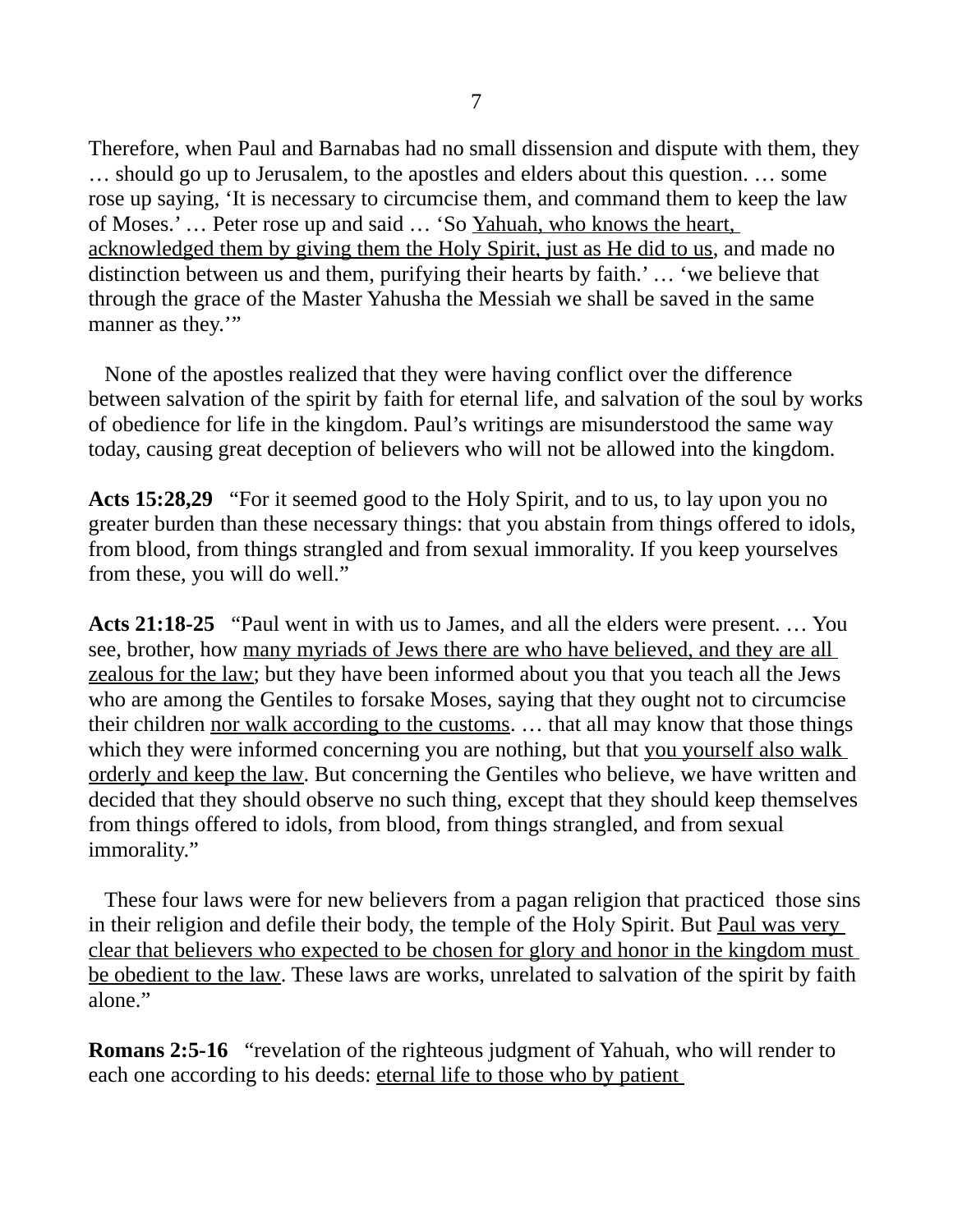continuance in doing good seek for glory, honor, and immortality;  $\ldots$  glory, honor and peace to everyone who works what is good, … for as many as have sinned in the law will be judged by the law. ... **the doers of the law will be justified."** 

 If the forgiveness of sin and eternal life are only by faith in the name of Yahusha, to what are the doers of the law justified for? They are justified for glory and honor and salvation of their soul in the kingdom. Next Paul talks about being justified by faith without the law. Is he contradicting himself? Or is he talking about being justified for something else? He is talking about, the forgiveness of past sins for eternal life of the spirit, and he is also talking about eternal life in the kingdom for life of the soul. Those believers who called Yahusha "Lord, Lord, have we not … done many wonders in your name?", were not allowed to enter the kingdom of heaven, even though they were not only saved, but baptized in the Holy Spirit. They were denied entrance because of their disobedience to the law.

**Romans 3:20-31** "by the law is the knowledge of sin. But now the righteousness of Yahuah apart from the law is revealed, … even the righteousness of Yahuah through faith in Yahusha the Messiah, to all and on all who believe. … being justified freely by His grace through the redemption that is in the Messiah Yahusha, whom Yahuah set forth as a propitiation by His blood through faith, … in His forbearance Yahuah had passed over the **sins that were previously committed**, … we conclude that **a man is justified by faith apart from the deeds of the law** . Do we make void the law through faith? Certainly not!"

 The righteous of Yahuah apart from the law means that forgiveness of past sins is available through repentance. This was not available in the law. But repentance requires obedience in the future.

**Romans 1:16,17** "I am not ashamed of the gospel, for it is the power of Yahuah to salvation for everyone who believes, for the Jew first and also for the Greek. For in it the righteousness of Yahuah is revealed from faith to faith; as it is written: 'The just shall live by faith."

 Paul says, "**the doers of the law will be justified**," then he says, "**a man is justified by faith apart from the law**," then, "**The just shall live by faith**."

Next he says, "having now been justified by His blood, we shall be saved from wrath." After that he says, "the free gift came to all men, resulting in justification of life." **Clearly he is talking about justification for different issues**. It is very important to know what the two types of salvations are and not ignore obedience to the law.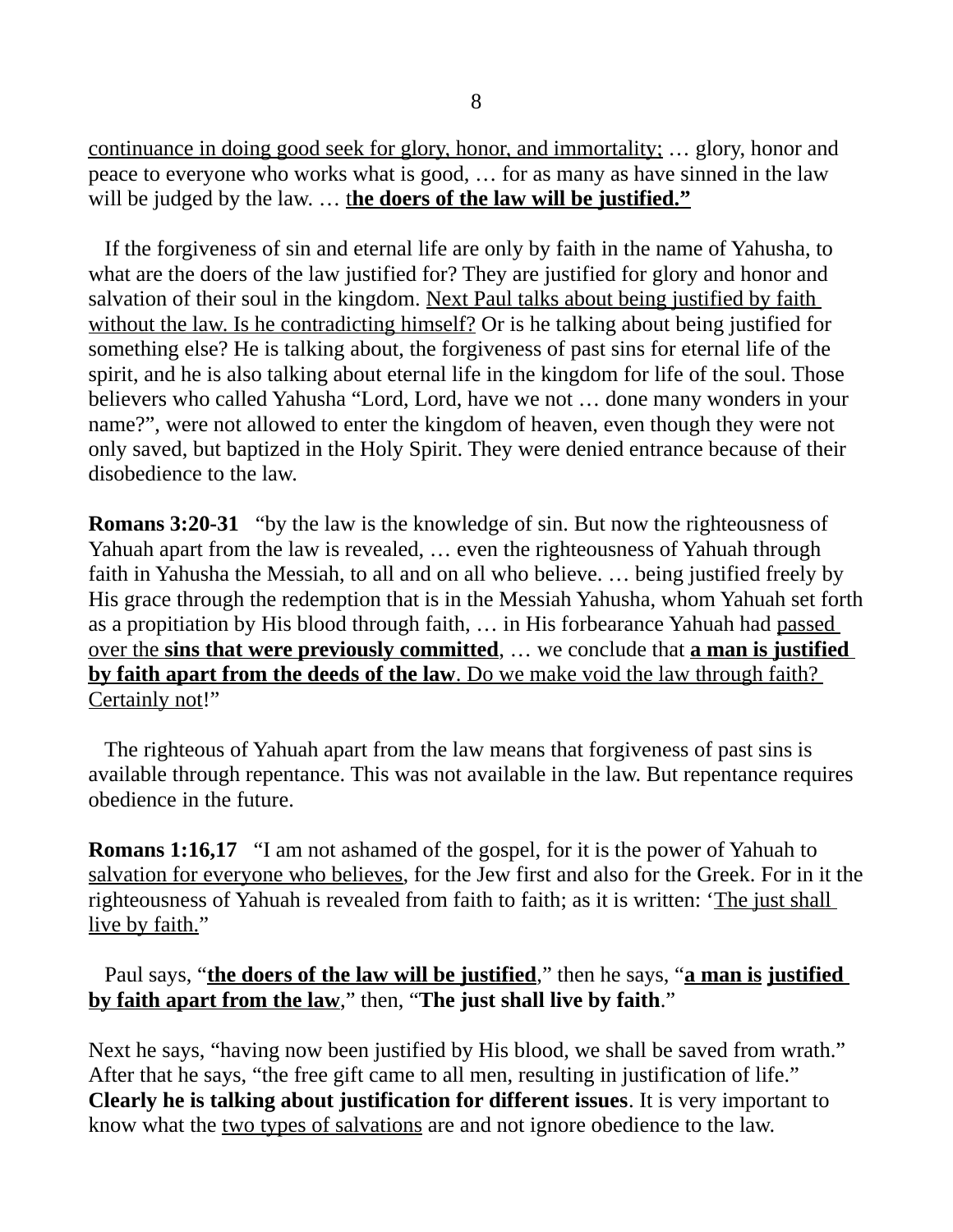**Romans 5:1-9** "having been justified by faith, we have peace with Yahuah through out Master Yahusha the Messiah, through whom we have access by faith into this grace in which we stand, and rejoice in hope of the glory of Yahuah … Yahuah demonstrates His own love toward us, in that while we were still sinners, Yahusha died for us. Much more then, having now been justified by His blood, we shall be saved from wrath through Him."

**James 2:14-26** "What does it profit, ... if someone says he has faith but does not have works? **Can faith save him?** If a brother or sister is naked and destitute of daily food … but you do not give them the things that are needed for the body, what does it profit? Thus faith by itself, if it does not have works, is dead. … I will show you my faith by my works. … You see then that **a man is justified by works, and not by faith alone.** … For as the body without the spirit is dead, so faith without works is dead also."

**Romans 5:17-21** "those who receive abundance of grace and of the gift of righteousness will reign in life through the One, Yahusha the Messiah. … through one Man's righteous act the free gift came to all men, resulting in justification of life. … by one Man's obedience many will be made righteous … grace might reign through righteousness to eternal life through Yahusha the Messiah our Master."

Believers in Yahusha are justified for forgiveness and eternal life by faith and repentance. Repentance requires obedience. Believers are only forgiven of past sins when they ask for forgiveness. Righteousness requires continual repentance of disobedience. To have hope of the glory of Yahuah, one must enter the kingdom, which requires obedience to the law and repentance when they fail. Yahusha is the High Priest in heaven providing grace and forgiveness during the believers whole life on earth. But those believers who don't believe they have to obey the law, sin willfully without repentance. They will not enter the kingdom of heaven or have the glory of Yahuah, or reign in life.

**1 John 1:8-10** "If we say that we have no sin, we deceive ourselves, and the truth is not in us. If we confess our sins He is faithful to forgive us our sins and to cleanse us from all unrighteousness. If we say that we have not sinned, we make Him a liar, and His word is not in us."

**Romans 6:1-12** "shall we continue in sin that grace may abound? Certainly not! How shall we who died to sin live any longer in it? … we also should walk in newness of life… we should no longer be slaves of sin. … Therefore do not let sin reign in your mortal body, that you should obey it in its lusts."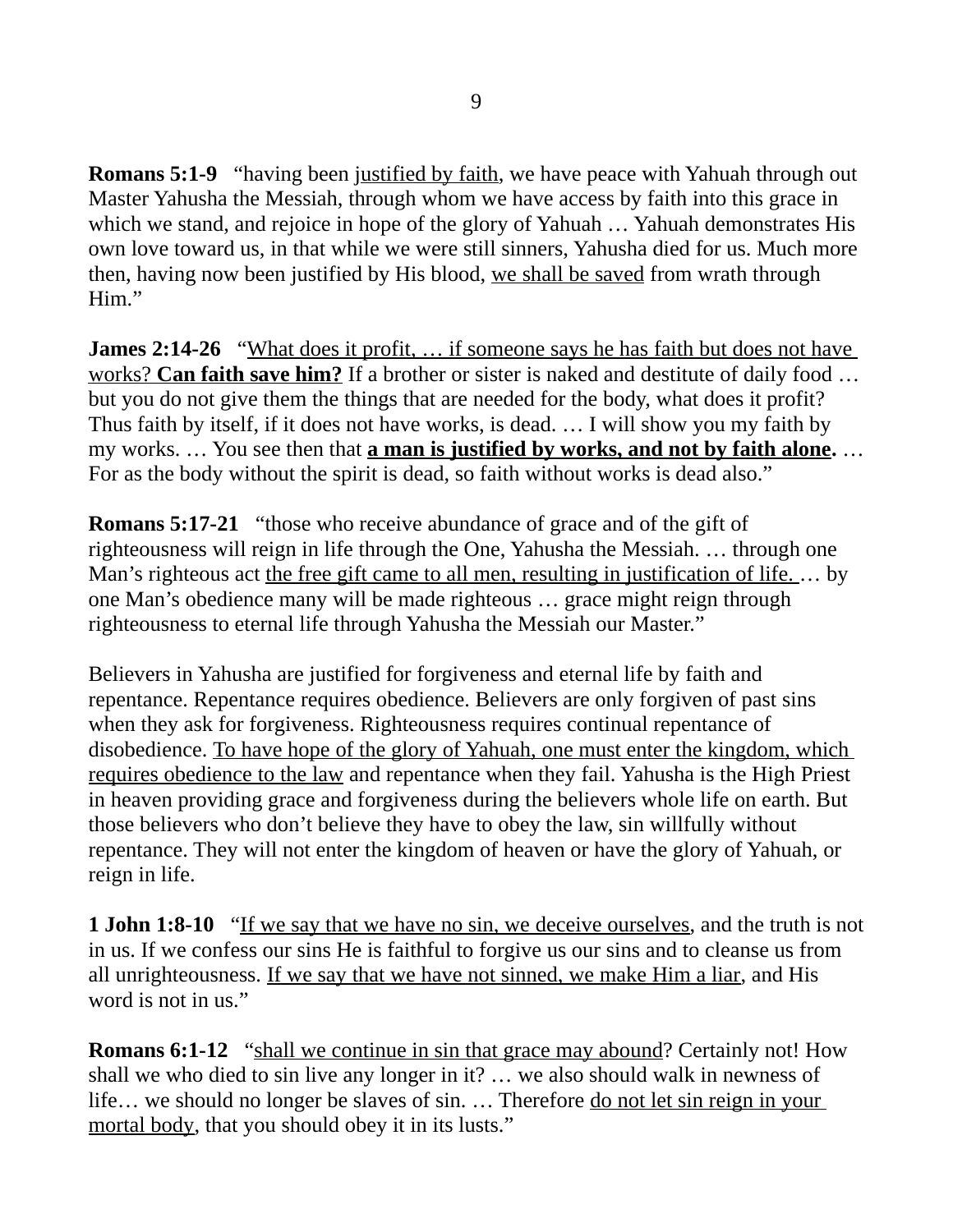Sin is disobedience to the law of Yahuah. These scriptures are clearly saying that believers must obey the law and repent whenever they fail to obey and ask for forgiveness by grace through faith.

**Romans 6:15-23** "Shall we sin because we are not under the law but under grace? Certainly not! … present yourselves to … obedience leading to righteousness … having been set free from sin, you became slaves of righteousness. … now having been set free from sin, and having become slaves of Yahuah, you have your fruit to holiness, and the end, everlasting life. For the wages of sin is death, but the gift of Yahuah is eternal life in the Messiah Yahusha our Master."

**Romans 8:1-4** "There is therefore now no condemnation to those who are in the Messiah Yahusha, who do not walk according to the flesh, but according to the spirit. For the law of the Spirit of life in the Messiah Yahusha has made me free from the law of sin and death. … He condemned sin in the flesh that the righteous requirement of the law might be fulfilled in us who do not walk according to the flesh but according to the spirit."

**Romans 8:13,14** "For if you live according to the flesh you will die; but if by the spirit you put to death the deeds of the body, you will live. For as many as are led by the Spirit of Yahuah, these are the sons of Yahuah."

**Romans 8:16-18** "The Spirit Himself bears witness with our spirit that we are children of Yahuah, and if children, then heirs – heirs of Yahuah and joint heirs with the Messiah, if indeed we suffer with Him, that we may also be glorified together. For I consider that the suffering of this present time are not worthy to be compared with the glory which shall be revealed in us."

 These four Scriptures are all talking about works of obedience to the law to achieve life in the kingdom, not salvation of the spirit for eternal life. The inheritance of Yahuah is authority over the world in the headquarters of heaven, as first born sons. The Spirit leads the believer to obedience, leading to righteousness. If the believer suffers for Yahuah, he will be glorified in the kingdom with Yahusha, as His bride. All these verses are talking about salvation of the soul.

**Romans 8:19-23** "the earnest expectation of the creation eagerly waits for the revealing of the sons of Yahuah. … because the creation itself also will be delivered from the bondage of corruption into the glorious liberty of the children of Yahuah. … we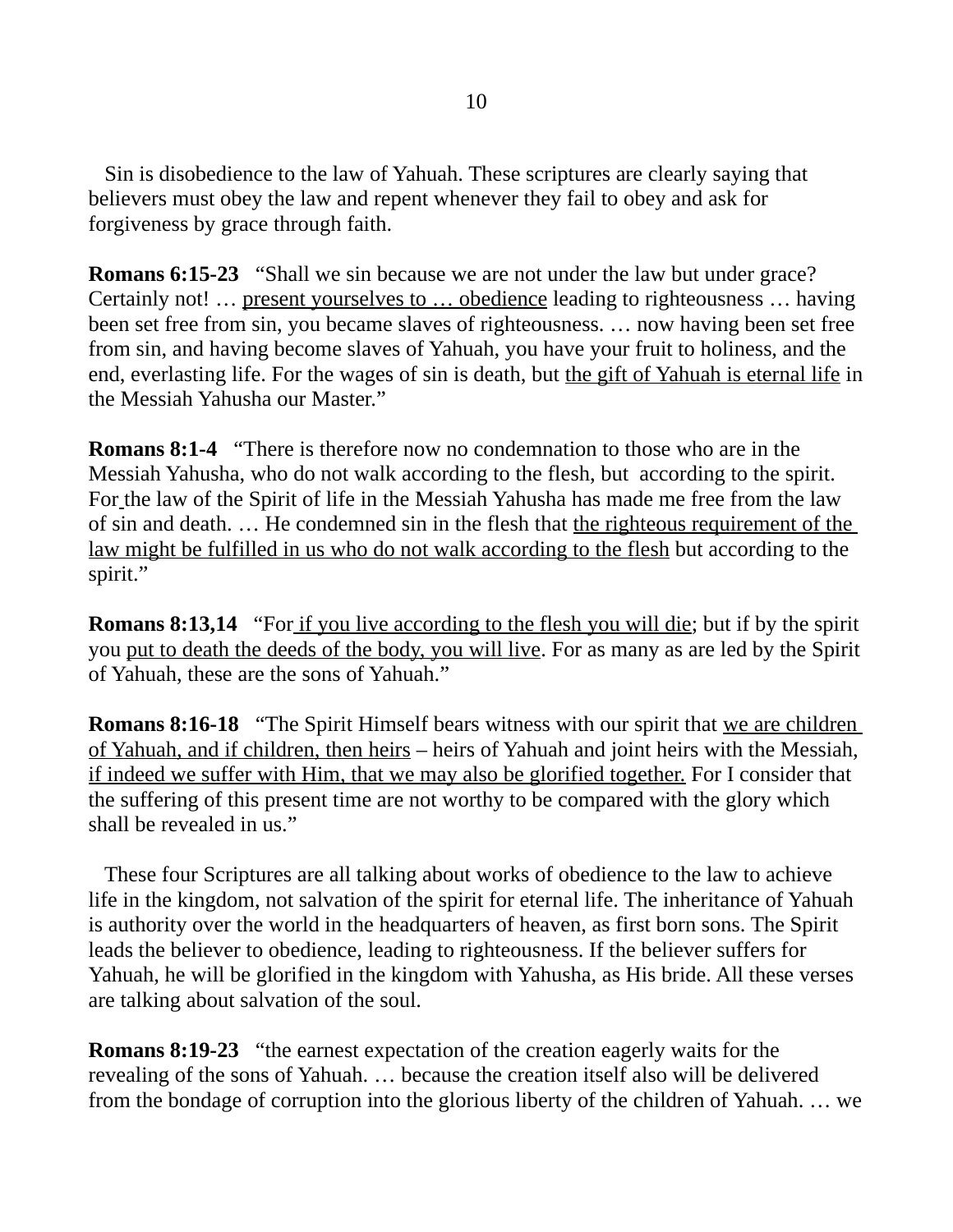also who have the first fruits of the Spirit, even we ourselves groan within ourselves, eagerly waiting for the adoption, the redemption of our body."

**Romans 8:29,30** "For whom He foreknew, He also predestined to be conformed to the image of His Son, that He might be the firstborn among many brethren. Moreover whom He predestined, these He also called; whom He called, those He also justified; and whom He justified, these He also glorified."

 These verses should astonish a believer. Every believer was chosen, before he was even called, to be glorified in the kingdom of heaven to rule over the world. Yahuah wants Yahusha to have many brothers to help Him rule the world. Creation is suffering under Satan's rule through his corrupt governments, who are causing poverty, sickness, starvation and war. Yahuah's laws are the perfect law of liberty and love, causing supernatural creativity and prosperity. There are no human governments or public property in His laws to cause conflict. The earth will become a paradise under Yahusha's leadership.

 But only those believers that are obedient to the law and bear fruit for the kingdom will be chosen to be glorified. Many are called but few are chosen. This is an unnecessary tragedy due to deception and ignorance of the word of the kingdom for the salvation of the soul.

**Romans 9:23,24** "that He might make known the riches of His glory on the vessels of mercy which He had prepared beforehand for glory, even us whom He called, not of the Jews only, but also of the Gentiles."

**1 Corinthians 2:7-10** "we speak the wisdom of Yahuah in a mystery, the hidden wisdom which Yahuah ordained before the ages for our glory, … Eye has not seen, nor ear heard, nor have entered into the heart of man the thing which Yahuah has prepared for those who love Him. But Yahuah has revealed them to us through His Spirit. For the Spirit searches all things, yes, the deep things of Yahuah."

**1 Corinthian 4:1,2** "Let a man consider us, as servants of the Messiah and steward of the mysteries of Yahuah. Moreover it is required in stewards that one be found faithful."

**1 Corinthians 6:3** "Do you not know that the saints will judge the world? ... <u>Do you</u> not know that we shall judge angels? How much more the things that pertain to this life."

2 Corinthians 12**:21** "I shall mourn for many who have sinned before and have not repented of the uncleanness, fornication, and lewdness which they have practiced."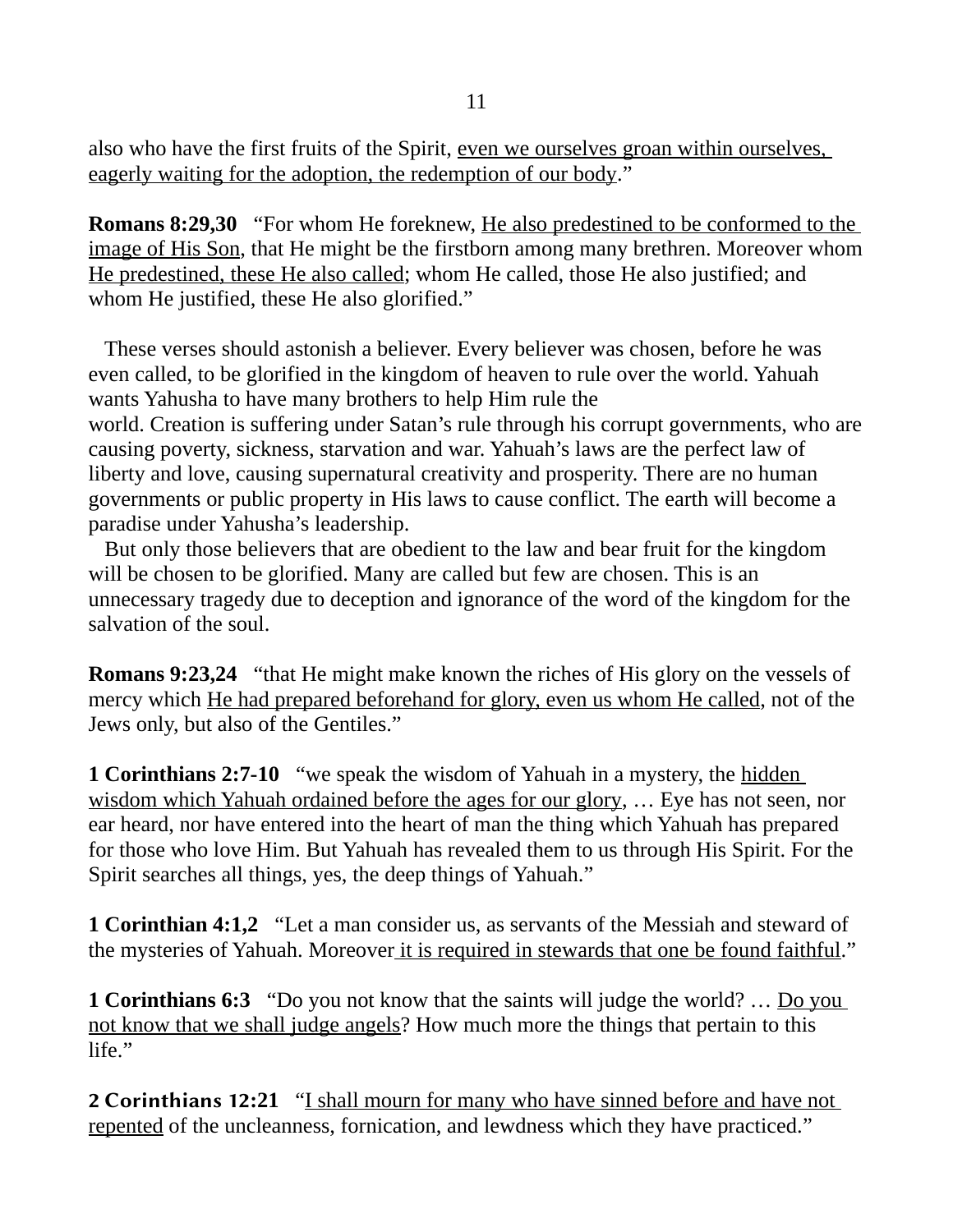**Philippians 2:12-16** "as you have always obeyed, ... work out your own salvation with fear and trembling; for it is Yahuah who works in you both to will and to do His good pleasure. Do all things … that you may become blameless and harmless, children of Yahuah without fault in the midst of a crooked and perverse generation, among whom you shine as lights in the world, holding fast the word of life, so that I may rejoice in the day of the Messiah."

**Colossians 1:12-14** "giving thanks to the Father who has qualified us to be partakers of the inheritance of the saints in the light. He has delivered us from the power of darkness and conveyed us into the kingdom of the Son of His love, in whom we have redemption through His blood, the forgiveness of sins. "

**Colossians 1:26,27** "the mystery which has been hidden from ages and from generations, but now has been revealed to His saints. To them Yahuah willed to make known what are the riches of the glory among the Gentiles: which is the Messiah in you, the hope of glory."

**1 Thessalonians 5:22-24** "Abstain from every form of evil. Now may the Elohim of peace Himself sanctify you completely; and may your whole spirit, soul and body be preserved blameless at the coming of our Master Yahusha the Messiah. He who calls you is faithful who will also do it."

**2 Timothy 2:19** "the solid foundation of Yahuah stands, having this seal: Yahuah knows those who are His, and let everyone who names the name of Yahusha depart from iniquity."

**2 Timothy 3:15-17** "from childhood you have known the Holy Scriptures, which are able to make you wise for salvation through faith which is in the Messiah Yahusha. All Scripture is given by inspiration of Yahuah, and is profitable for doctrine, for reproof, for correction, for instruction in righteousness."

**Titus 3:14** "let our people also learn to maintain good works, to meet urgent needs, that they may not be unfaithful."

**Titus 2:11-15** "the grace of Yahuah that brings salvation has appeared to all men, teaching us that, denying ungodliness and worldly lusts, we should live soberly, righteously and reverently in the present age, looking for the blessed hope and glorious appearing of our great Yahuah and Savior Yahusha the Messiah, who gave Himself for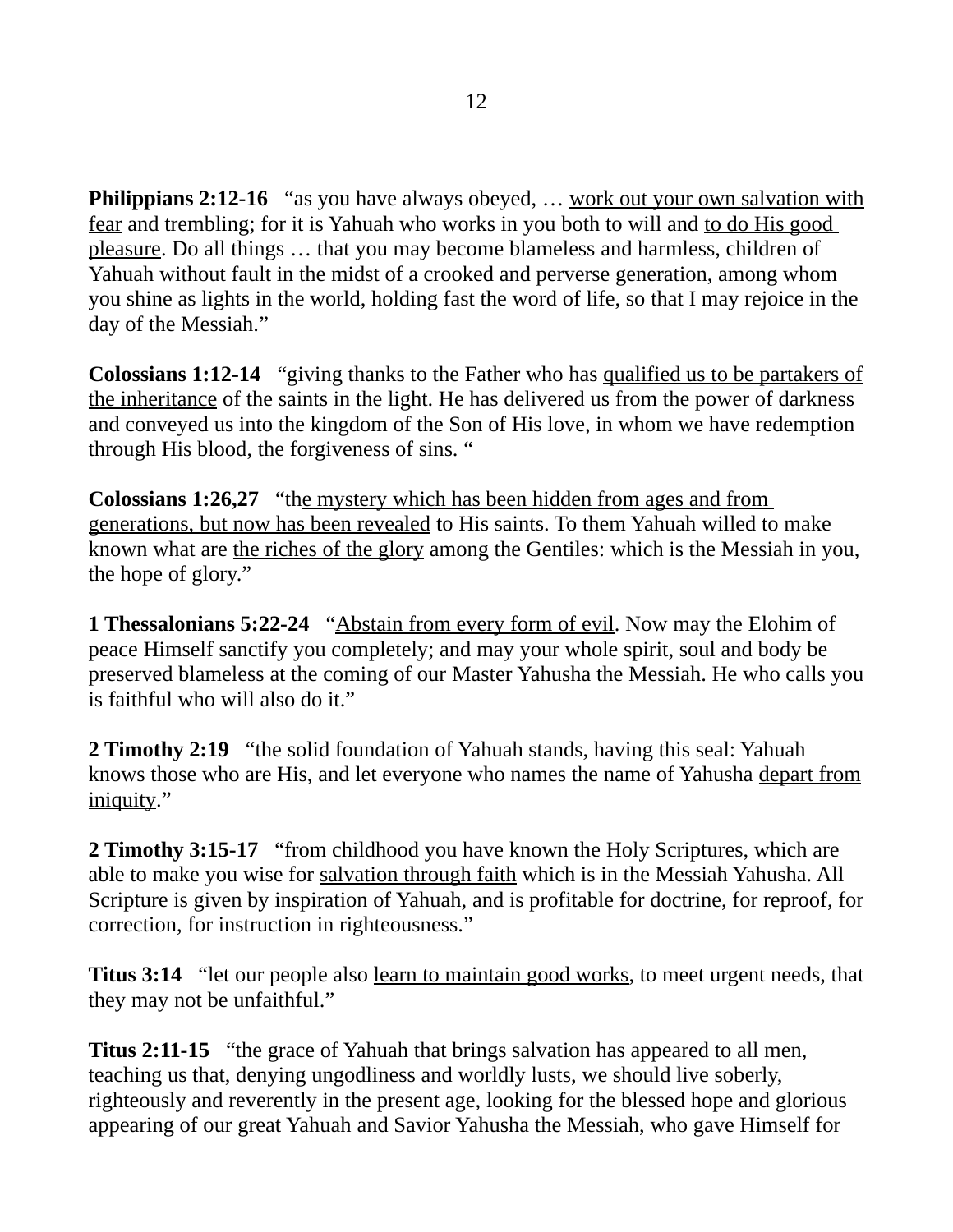us, that He might redeem us from every lawless deed and purify for Himself His own special people zealous for good works."

**Titus 3:4-8** "When the kindness and the love of Yahuah our Savior toward man appeared, not by works of righteousness which we have done, but according to His mercy He saved us, through the washing of regeneration and renewing of the Holy Spirit, whom He poured out on us abundantly through Yahusha the Messiah our Savior, that having been justified by His grace we should become heirs according to the hope of eternal life. This is a faithful saying, and these things I want to affirm constantly, that those who have believed in Yahuah should be careful to maintain good works. These are good and profitable to men."

 Yahuah wants us to know our glorious inheritance in the kingdom. He has chosen believers and sanctified them with forgiveness of their past sins and filled them with His Holy Spirit to guide them to obedience and righteousness. He is preparing them for His glorious inheritance to rule over the nations in His kingdom. No one has seen how glorious the paradise of the City of New Jerusalem is.

 But believers have to work out their own salvation of their soul by obedience to the law and good works. This is after the believer receives the salvation of their spirit by faith alone. A believer must be obedient and bear fruit for the kingdom to qualify for the inheritance and be conveyed into the kingdom of His Son. This is a mystery hidden in the past that was revealed during the ministry of Yahusha.

 Those believers who sin without repentance will not qualify for the inheritance. They will not be chosen to be the bride of Yahusha. Those who are not taught the law or the word of the kingdom, sin in ignorance and are not motivated to do good works. But the Holy Spirit gives the believer the knowledge, the will and the ability to be obedient and fruitful. This is provided by baptism in the power of the Holy Spirit and worshiping Yahuah in spirit, which is praying in tongues to Yahuah, which most believers fail to do. This does not mean praying in tongues in Church services. But, deception regarding obedience and the word of the kingdom, is even overwhelming most Spirit filled believers today.

 To be sanctified for the kingdom, believers must abstain from iniquity, which is disobedience and every lawless deed. Believers must study the word for instruction in righteousness, which is obedience to the law, and focus their life to do good works. The grace and mercy of Yahuah and the redemption provided by the blood of Yahusha provide forgiveness when the believer fails and repents. Unfortunately, believers who are not taught to obey the law, do not repent of their sin. Those that are not taught to do good works and bear fruit for the kingdom will not qualify for the inheritance. Those who have believed in Yahuah should be careful to maintain good works to become heirs.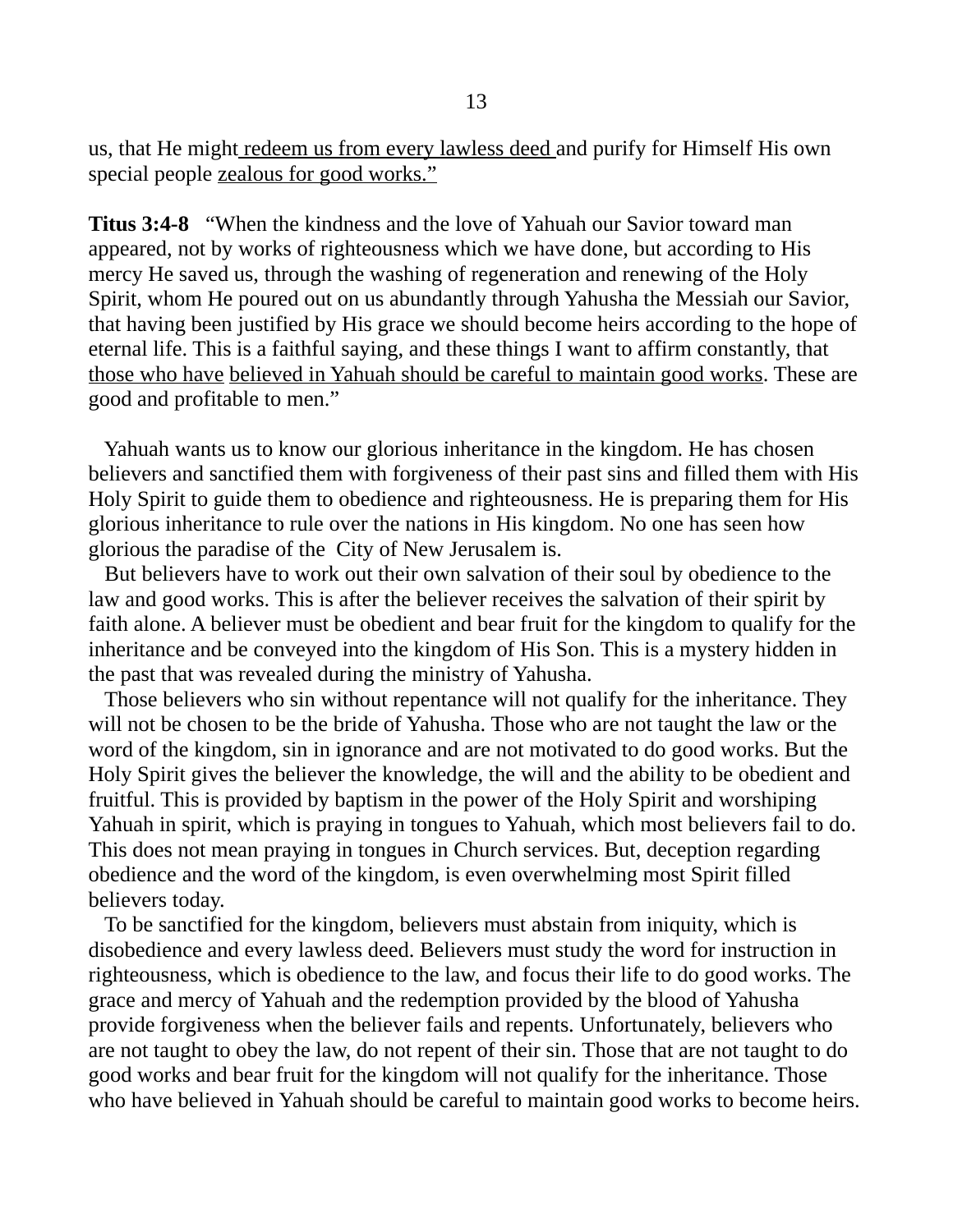Believers must have great fear of the wrath of Yahuah's judgment of sin. This provides the motivation for believers to repent of their sins and become obedient. This is necessary because there is a war between their spirit and their soul fighting over obedience.

**Hebrews 2:9-11** "we see Yahusha, who was made a little lower than Elohim for the suffering of death, crowned with glory and honor, that He by the grace of Yahuah, might taste death for everyone … bring many sons to glory, to make the captain of their salvation perfect through suffering. For both He who sanctifies and those who are being sanctified are all one for which reason He is not ashamed to call them brethren."

 Note that the many sons Yahusha is bringing to glory are being sanctified, not the sanctification of forgiveness by faith, but the sanctification of the soul by works, including suffering and good works. He is preaching the word of glory and honor in the kingdom not only eternal life. Yahuah wants to sanctify the believer by righteousness, hating lawlessness. To be sanctified, believers must be obedient to the law.

**Hebrews 1:1-9** "Yahuah … has in these last days spoken to us by His Son, whom He has appointed heir of all things, through whom also He made the worlds, … when He had by Himself purged our sins, sat down at the right hand of the Majesty on High, having become so much better than the angels, as He has by inheritance obtained a more excellent name than they ... to the Son He says: ... You have loved righteousness and hated lawlessness."

**Hebrews 2:5-8** "He has not put the world to come in subjection to angels … What is man that You are mindful of him, or the Son of Man that you take care of Him? You have made Him a little lower than Elohim; You have crowned Him with glory and honor, and set Him over the works of your hands. You have put all things in subjection under His feet."

 Today the universe is ruled by angels. Satan was given authority over the earth before man was created. (Luke 4:5,6) Yahuah has a new plan to have man rule the universe. Yahusha is His firstborn Son who has inherited all things. He is the first man to be resurrected to glory and honor and given authority over all things. Yahuah has chosen billions of believers to train for leadership in His kingdom. Those who qualify will be chosen to rule with Yahusha as His bride.

**Hebrews 3:1-11** "Therefore, holy brethren, partakers of the heavenly calling, consider the Apostle and High Priest of our confession, the Messiah Yahusha. … Yahusha as a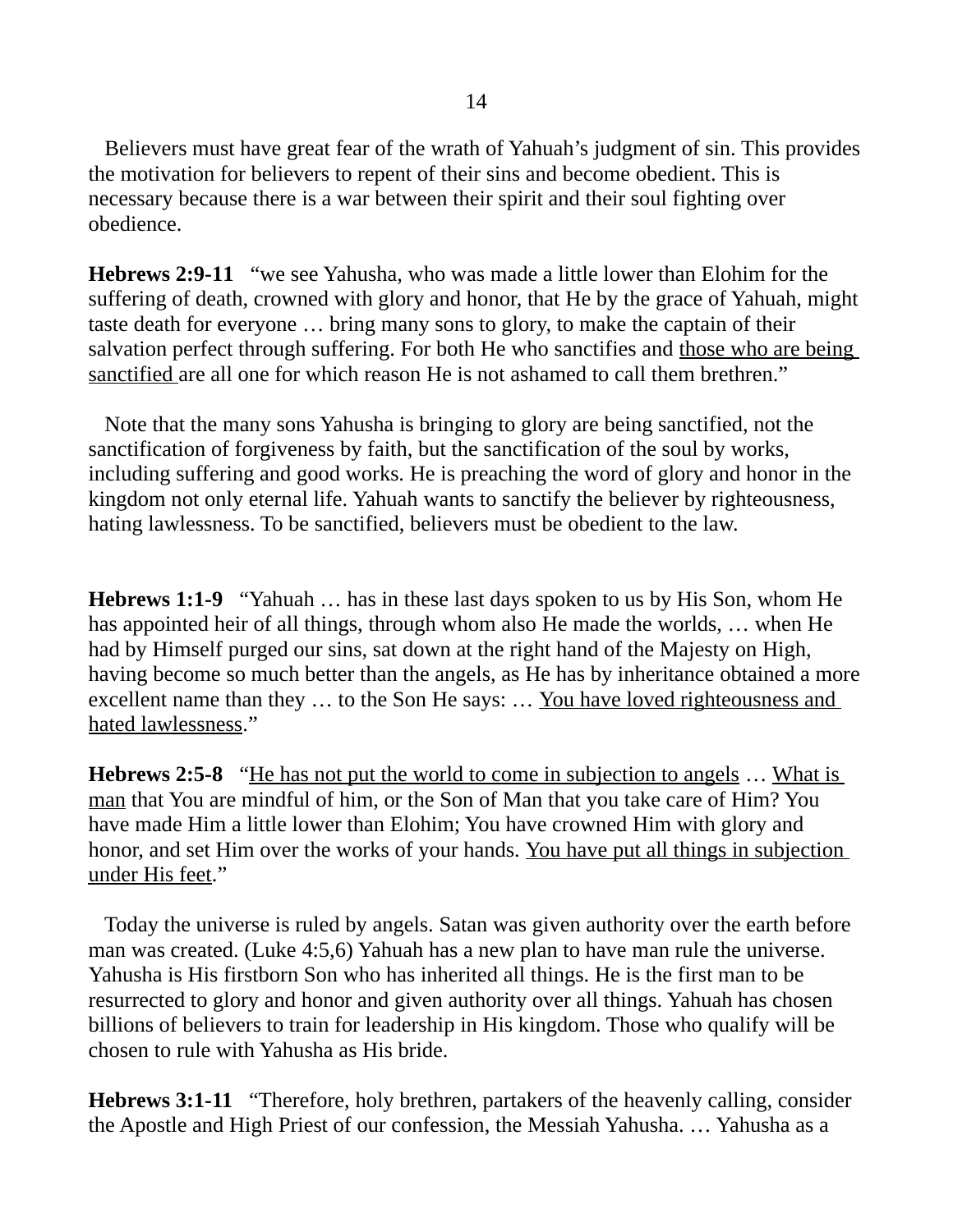Son over His own house, whose house we are if we hold fast the confidence and the rejoicing of the hope firm to the end. … Do not harden your hearts as in the rebellion, in the day of trial in the wilderness. … 'I was angry with that generation … so I swore in My wrath,' 'They shall not enter My rest'"

 Believers can become the house of Yahusha if they work to hold fast their confidence and the hope of glory in the kingdom firm to the end of their mortal life. This is not salvation by faith to be born of the Spirit as a baby. This is patient endurance of testing and trials for a lifetime. The Israelites in the wilderness rebelled against Moses because of the hardship in the dessert, and the threat of giants in the land. They wanted to return to Egypt. (Numbers 14: 2-4). Believers are being warned not to give up obedience and good works, or they will not be allowed into the kingdom. Yahuah killed all the Israelites that gave up hope, faith and obedience to enter the land.

**Hebrews 3:12-18** "Beware, brethren, lest there be in any of you an evil heart of unbelief in departing from the living Elohim but exhort one another daily, … lest any of you be hardened by the deceitfulness of sin. For we have become companions of the Messiah if we hold the beginning of our confidence steadfast to the end, … to whom did He swear that they would not enter His rest, but to those who did not obey? So we see that they could not enter in because of unbelief."

 Unlike salvation of the spirit, salvation of the soul requires steadfastness of obedience to the end of life. The Israelites rebelled because they did not believe Yahuah would kill all their enemies for them; even after He parted the Red Sea and killed all the Egyptian army. Today most believers are not aware of the kingdom of heaven taking over the world, and the opportunity to rule over the world. So they are not motivated to obey the law and do good works. They are content with eternal life by faith and achieving success in this life. The eternal salvation that comes by works of obedience is salvation of the carnal soul for life in the kingdom.

**Hebrews 5:8,9** "though He was a Son, yet learned obedience by the things which He suffered. And having been perfected, He became the author of eternal salvation to all who obey Him."

**Hebrews 6:4-6** "it is impossible for those who were once enlightened, and have tested the heavenly gift, and have become partakers of the Holy Spirit, and have tasted the heavenly gift, and have become partakers of the Holy Spirit, and have tasted the good word of Yahuah and the powers of the age to come, and have fallen away, to renew them again to repentance."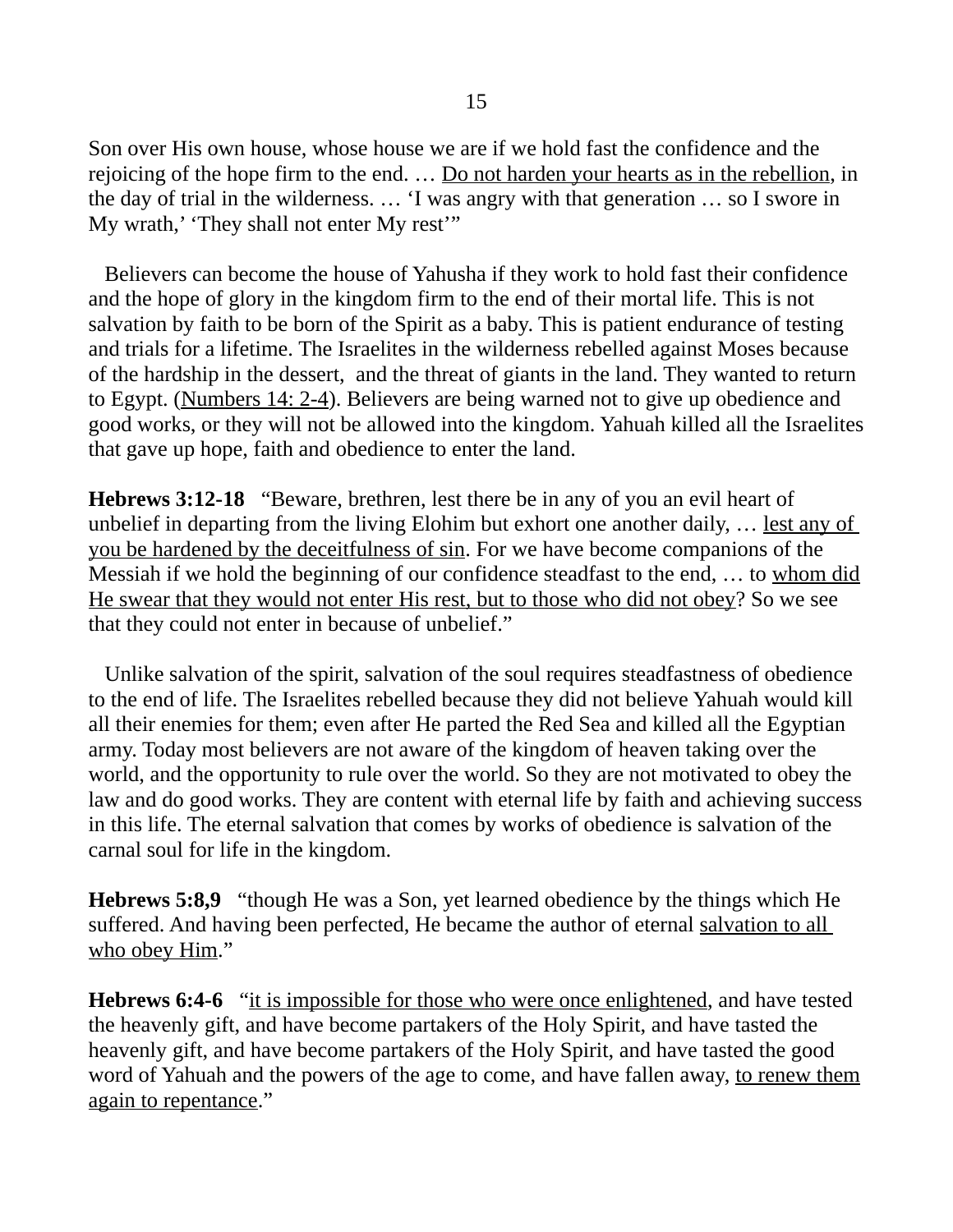The believer described here received eternal life and the Holy Spirit by faith, which cannot be taken away by sinful works. Therefore his failure to be renewed by repentance causes the loss of rewards such as life in the city of New Jerusalem. There are many believers who fail to repent of their sins, especially if they don't believe they are required to obey the law. This is the same situation of the Israelites, who refused to go into the promised land and wanted to return to Egypt. Yahuah would not change His mind to kill them, even when they repented of their sin.

**Hebrews 6:20-15** "Yahuah is not unjust to forget your work and labor of love which you have shown toward His name, in that you have ministered to the saints, and do minister. And we desire that each one of you show the same diligence to the full assurance of hope until the end, that you do not become sluggish, but imitate those who through faith and patience inherit the promises. For when Yahuah made a promise to Abraham … after he patiently endured, he obtained the promises."

 Salvation by faith for eternal spiritual life occurs in a moment of time upon calling on the name of Yahusha for repentance. But salvation of the carnal soul requires work, labor, diligence, patient endurance, obedience, faith and hope until the end of life to inherit the promises of glory and honor in the kingdom. **This is why many are called but few are chosen**, especially since most believers are not even aware of the promises.

**Hebrews 10:16-19** "This is the covenant that I will make with them after those days, says Yahuah:'I will put My laws into their hearts and in their minds I will write them, … Their sins and lawless deeds I will remember no more,' (Jeremiah 31:33,34). Now where there is a remission of these, there is no longer an offering for sin."

 Yahuah's laws are never going away. Here He is talking about the new covenant, in which the law is written in the hearts of believers instead of on stone tablets. But most believers today, even though their bodies are the new temple of Yahuah, do not know the laws or believe them, and do not repent or obey them. They have not even been baptized in the power of the Holy Spirit or worship Yahuah in the spirit. They are deceived and not taught the word.

**Hebrews 10:23-25** "Let us hold fast the confession of our hope without wavering, for He who promised is faithful. And let us consider one another in order to stir up love and good works, not forsaking the assembling of ourselves together, as in the manner of some, but exhorting one another, and so much the more as you see the Day approaching."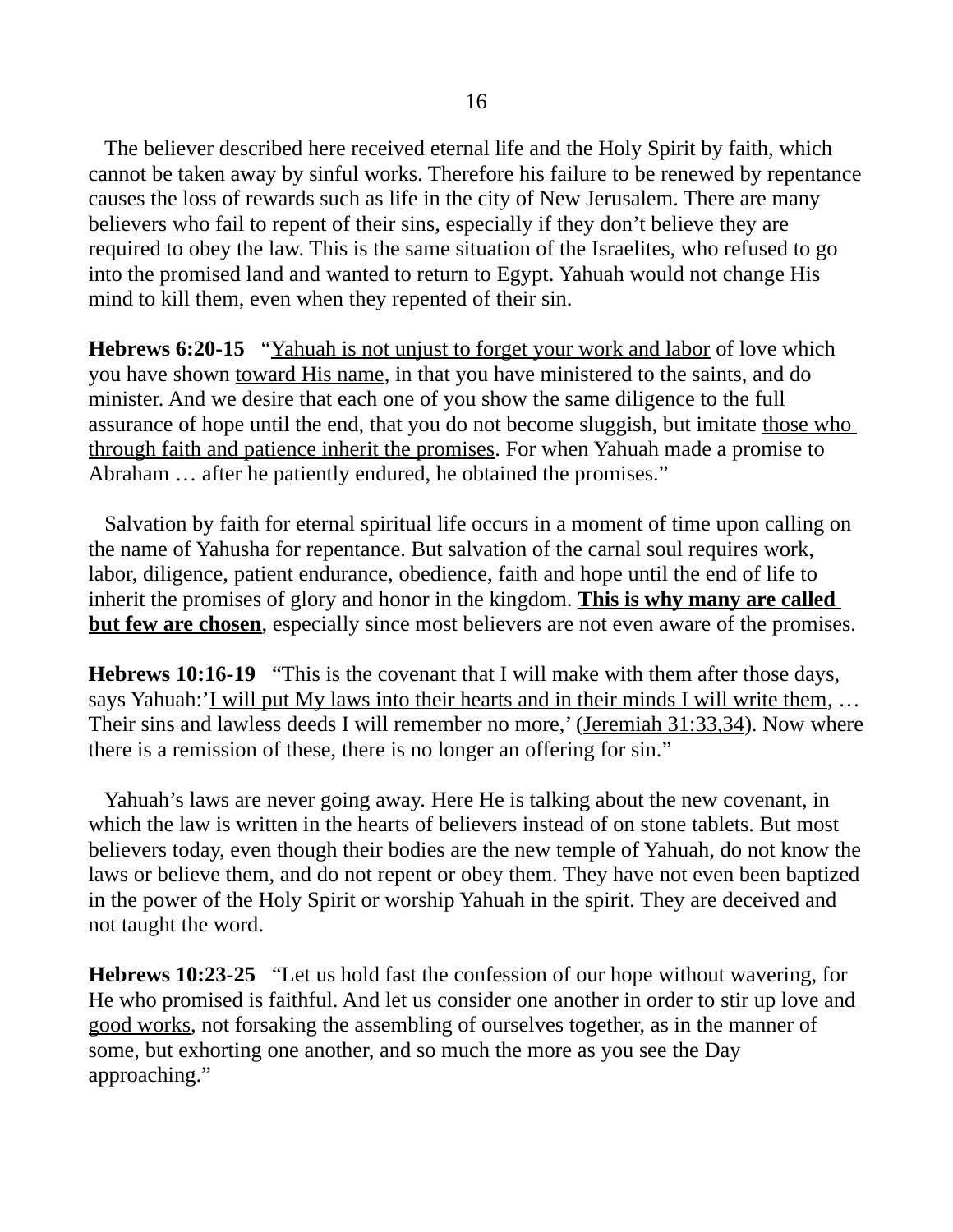The Apostle Paul's hope was always to win the prize of the high calling, which is to be chosen as the bride of Yahusha in the kingdom. Believers are supposed to confess this hope and exhort one another to do good works and be obedient to the law. This doesn't exist today.

**Hebrews 10:26-29** "For if we sin willfully after we have received the knowledge of the truth, there are no longer remains a sacrifice for sins, but a certain fearful expectation of judgment, and fiery indignation which will devour the adversaries. Anyone who has rejected Moses' law dies without mercy on the testimony of two or three witnesses. Of how much worse punishment, do you suppose will be thought worthy, who has trampled the Son of Yahuah underfoot, counted the blood of the covenant, by which he was sanctified, a common thing, and insulted the Spirit of grace?"

 Again, this was foreshadowed by the Israelites who had experienced the Passover, were delivered from Egypt, were delivered through the sea, and were fed manna, quail and water in the dessert. They refused to believe Yahuah would kill the giants for them, so Yahuah killed them in the wilderness. This is the status of most believers today. They sin willfully after they have received eternal life, the Holy Spirit and the word of Yahuah. They do not repent because they believe they don't even have to obey the Ten Commandments. They are being taught lawlessness, so they will not be chosen to enter the kingdom of heaven.

**Hebrews 10:32-39** "recall the former days in which you were illuminated you endured a great struggle with sufferings; ... you have need of endurance, so that after you have done the will of Yahuah, you may receive the promise: … Now the just shall live by faith; but if anyone draws back, My soul has no pleasure in him. But we are not of those who draw back to perdition, but of those who believe to the saving of the soul."

 Believers obtain the salvation of their soul by patient endurance in doing good works and being obedient until the end of their life. This is the will of Yahuah. Those who will be justified in the kingdom must have faith in the promises to continue good works and not quit or draw back.

**1 Peter 1:1-5** "To the pilgrims of the Dispersion … elect according to the foreknowledge of Yahuah the Father, in sanctification of the Spirit, for obedience and sprinkling of the blood of Yahusha the Messiah: … Blessed be the Elohim and Father of our Master Yahusha the Messiah, who according to His abundant mercy has begotten us again to a living hope through the resurrection of Yahusha the Messiah from the dead, to an inheritance incorruptible and undefiled and that does not fade away, reserved in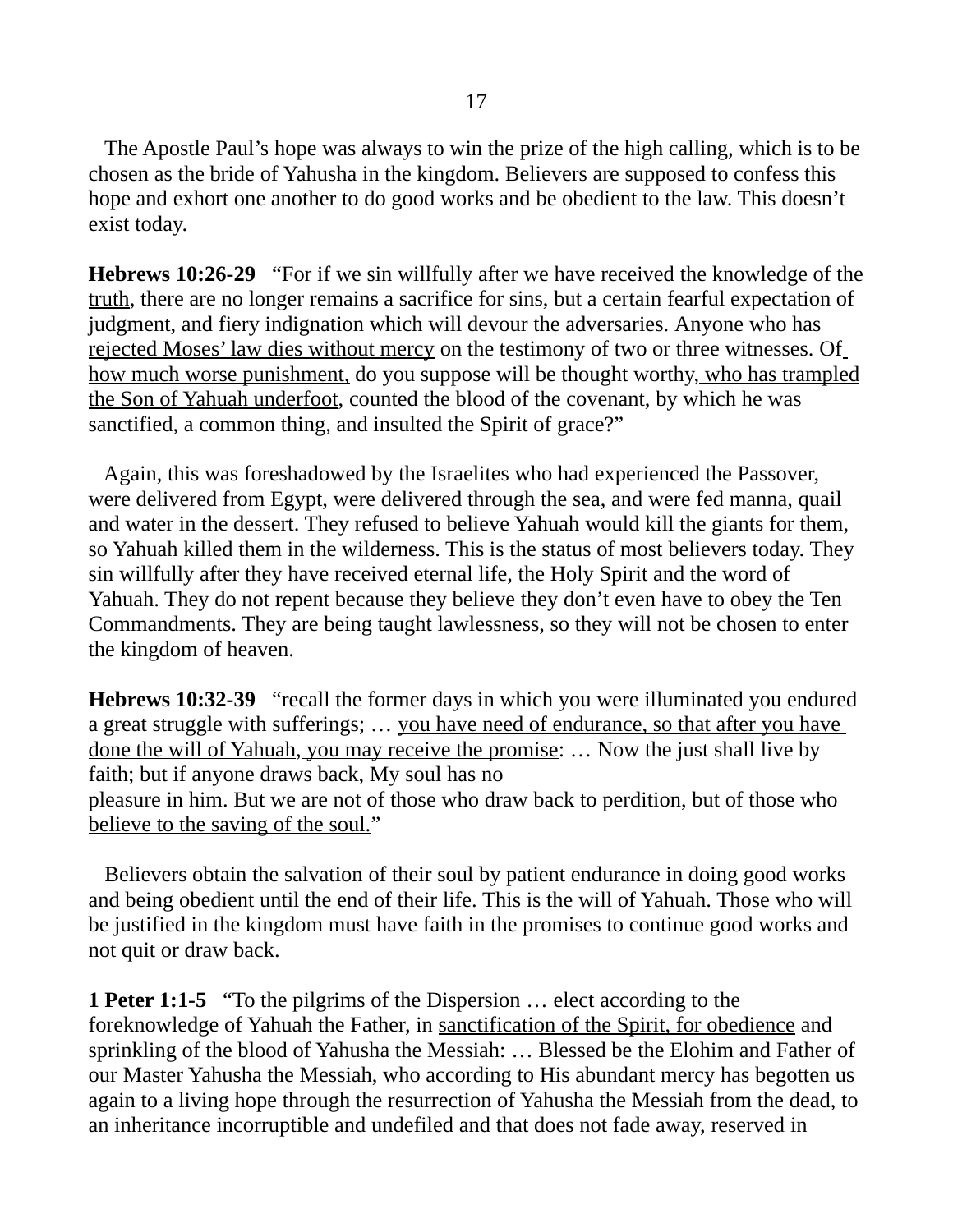heaven for you, who are kept by the power of Yahuah through faith for salvation ready to be revealed in the last time.

 Believers who are sanctified by obedience have a living hope of an inheritance reserved in heaven through faith for salvation of their soul for life in the kingdom. This is not salvation by faith for eternal life. This is faith for salvation by works of obedience. The inheritance is authority over the world, in the kingdom of heaven.

**1 Peter 1:14-17** "as obedient children, not conforming yourselves to the former lusts, as in your ignorance; but as He who called you is holy, you also be holy in all your conduct, … and if you call on the Father, who without partiality judges according to each one's work, conduct yourselves throughout the time of your stay here in fear;"

 Judgment for the salvation of the soul is based on work. Salvation of the spirit for eternal life is by repentance and faith in the name of Yahusha, not by works of obedience. This is the beginning of spiritual life. Many believers do not experience spiritual growth and live a life of disobedience. But repentance and forgiveness are always available for the rest of their life. But Yahuah predestined and called believers to live a life of obedience, good works and fruitfulness to inherit glory, honor and authority in the kingdom. He wants believers to sanctify their carnal soul with righteousness to be chosen as the bride of Yahusha to rule over the nations.

**1 John 2:1** "these things I write to you, <u>so that you may not sin</u>. And if anyone sins, we have an Advocate with the Father, Yahusha the Messiah, the righteous.

**1 John 2:3-6** "by this we know that we know Him, if we keep His commandments. He who says, 'I know Him, and does not keep His commandments, is a liar, and the truth is not in him. But whoever keeps His word, truly the love of Yahuah is perfected in him. By this we know that we are in Him. He who says he abides in Him ought himself also to walk just as He walked."

**1 John 2:29** "If you know that He is righteous, you know that everyone who practices righteousness is born of Him."

 Yahuah is love, and all his laws and commandments can be summarized in two commandments: love Yahuah with all your heart and love your neighbor as yourself. (Matthew 22:36-40). When believers obey the commandments they are practicing love for everyone. Love is work that is required for the salvation of the soul.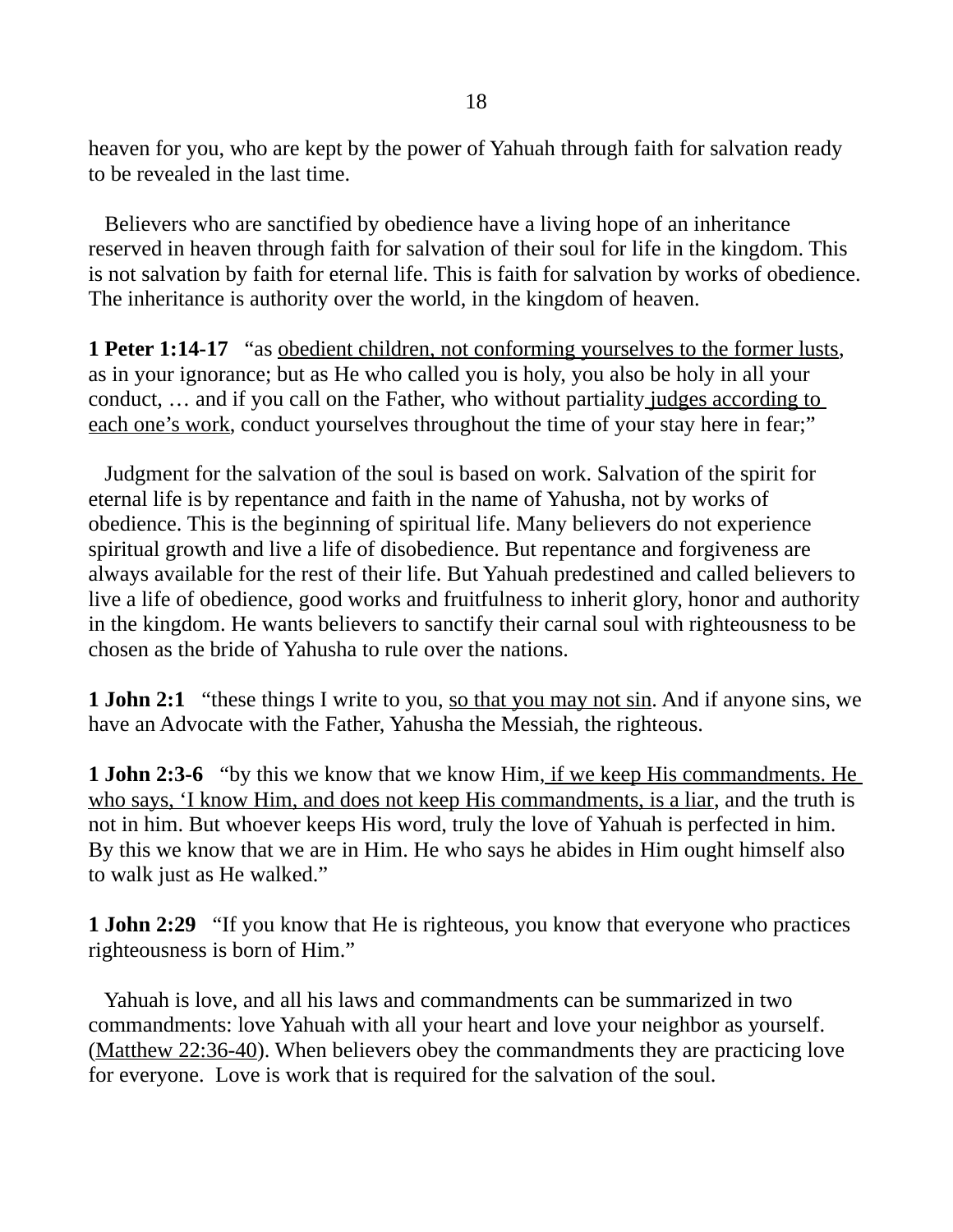**1 John 4:8-16** "He who does not love does not know Yahuah, for Yahuah is love. … By this we know that we abide in Him, and He in us, because He has given us of His Spirit. … Whoever confesses that Yahusha is the Son of Yahuah, Yahuah abides in him, and he in Yahuah. And we have known and believed the love that Yahuah has for us. Yahuah is love, and he who abides in love abides in Yahuah, and Yahuah in him."

**1 John 5:1-5** "Whoever believes that Yahusha is the Messiah is born of Yahuah, and everyone who loves Him who begot also loves him who is begotten of Him. By this we know that we love the children of Yahuah, when we love Yahuah and keep His commandments. For this is the love of Yahuah, that we keep His commandments. And His commandments are not burdensome. For whatever is born of Yahuah overcomes the world. And this is the victory that overcomes the world – our faith. Who is he who overcomes the world, but he who believes that Yahusha is the Son of Yahuah?"

**2 John 1:6** "This is love, that we walk according to His commandments. This is the commandment, that as you have heard from the beginning, you should walk in it."

**2 John 1:9** "Whoever is transgressing and not staying in the teaching of the Messiah, does not have Yahuah. The one who stays in the teaching of the Messiah possesses both the Father and the Son."

 The first three chapters of Revelation describes the judgment of believers after their resurrection<sup>[3](#page-18-0)</sup>. Yahusha is choosing believers to enter the gate to life in the city of New Jerusalem to rule over the nations, as the bride in the kingdom of heaven. Yahusha chooses a few believers out of the multitude to be His bride before He purchases their inheritance. The purchase of the inheritance is described as the destruction of Satan's kingdoms. The purchase of the inheritance occurred after the bride was chosen in the marriage procedure in Ruth, chapter 4. Ruth was chosen to be the bride before Boaz purchased her inheritance.

**Revelation 2:7** "to him who overcomes I will give to eat from the tree of life which is in the midst of the Paradise of Yahuah."

**Revelation 2:10,11** "Do not fear any of those things which you are about to suffer. Indeed, the devil is about to throw some of you into prison, that you may be tested, and you will have tribulation ten days. Be faithful until death, and I will give you the crown of life. He who overcomes shall not be hurt by the second death."

<span id="page-18-0"></span><sup>3</sup> Arlen L Chitwood, [Se](http://lampbroadcast.org/)arch for the Bride, <https://lampbroadcast.org/Books/SFTB.pdf>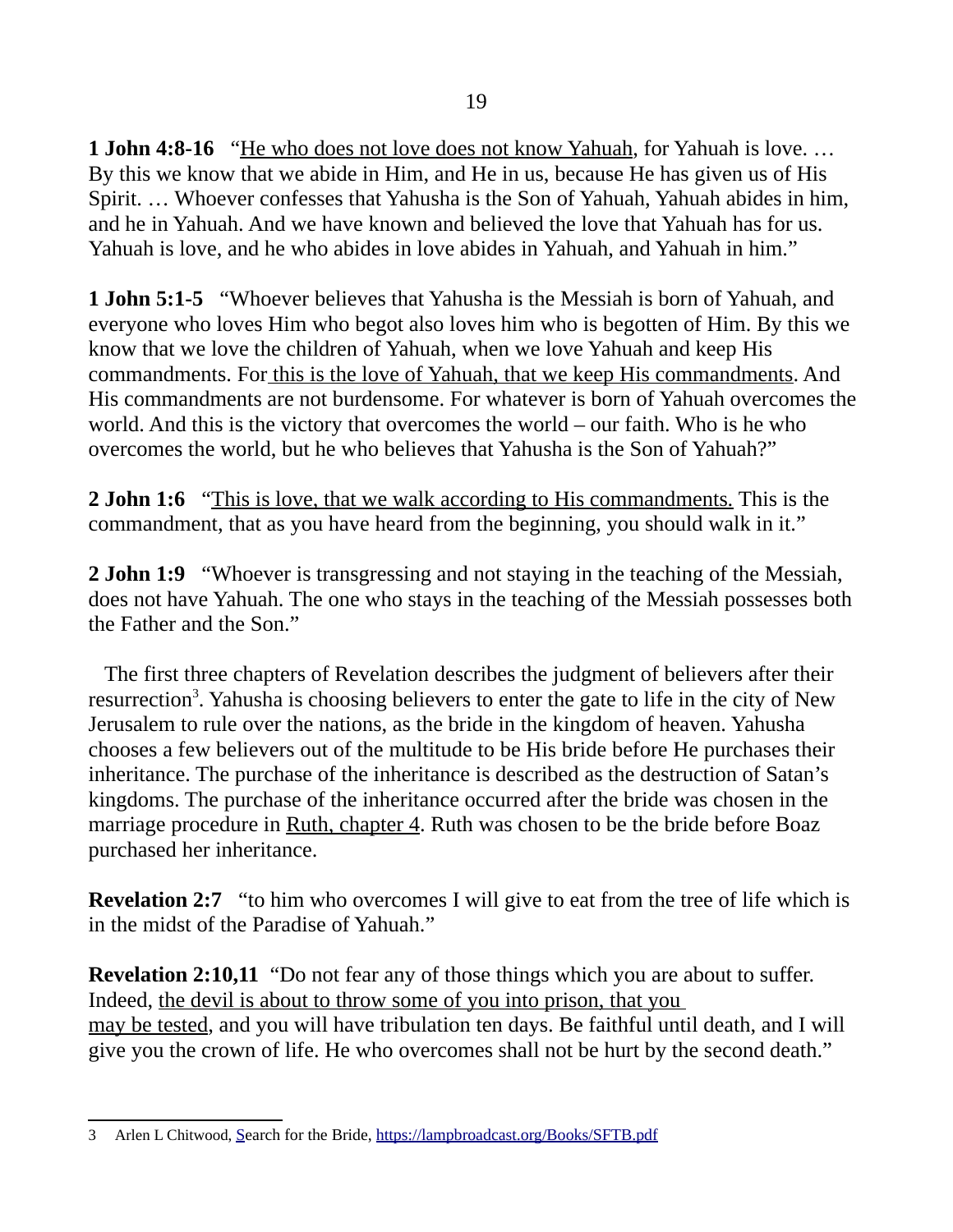**Revelation 2:13,23** "I know your works, … And you hold fast to My name, and did not deny My faith … I will give to each one of you according to your works."

**Revelation 2:25-27** "hold fast what you have till I come. And he who overcomes, and keeps My works until the end, to him I will give power over the nations – He shall rule them with a rod of iron; they shall be dashed to pieces like the potters vessel – as I also have received from My Father."

**Revelation 3:4,5** "You have a few names … who have not defiled their garments; and they shall walk with Me in white, for they are worthy. He who overcomes shall be clothed in white garments … I will confess his name before My Father and before His angels."

**Revelation 3:8** "I know your works. See, I have set before you an open door, and no one can shut it, for you have a little strength, have kept My word, and have not denied My name."

**Revelation 3:10,11** "Because you have kept My command to persevere, I will also keep you from the hour of trial which will come upon the whole world, to test those who dwell on the earth. Behold, I am coming quickly! Hold fast what you have, that no one may take your crown."

**Revelation 3:12** "He who overcomes, I will make him a pillar in the temple of My Elohim, and he shall go out no more. I will write on him the name of My Elohim and the name of the city of My Elohim, the New Jerusalem, which comes down out of heaven from My Elohim. And I will write on him my new name."

**Revelation 3:21** "To him who overcomes I will grant to sit with Me on My throne, as I also overcame and sat down with My Father on His throne."

 Those believers who overcome the temptations of the world to be obedient to the law, will live in the Paradise of Yahuah, the city of New Jerusalem, where the tree of life is. They overcame tests, trials, persecution, cares of this world and the deceitfulness of riches. Some believers were persecuted and put in prison. If they didn't get offended or give up even unto death, they will be given the crown of life to rule over the nations in the kingdom. A crown is a symbol of authority. Life is defined as life in the kingdom. They will not be hurt by the second death, which is the lake of fire.

 Satan has outlawed obedience to the laws of the Bible and murdered millions of believers many times in history, including the Greeks in 167BC, Rome in the  $2<sup>nd</sup>$  century, the Catholic Church in 325AD and beyond, and the Communists in the  $20<sup>th</sup>$  century. He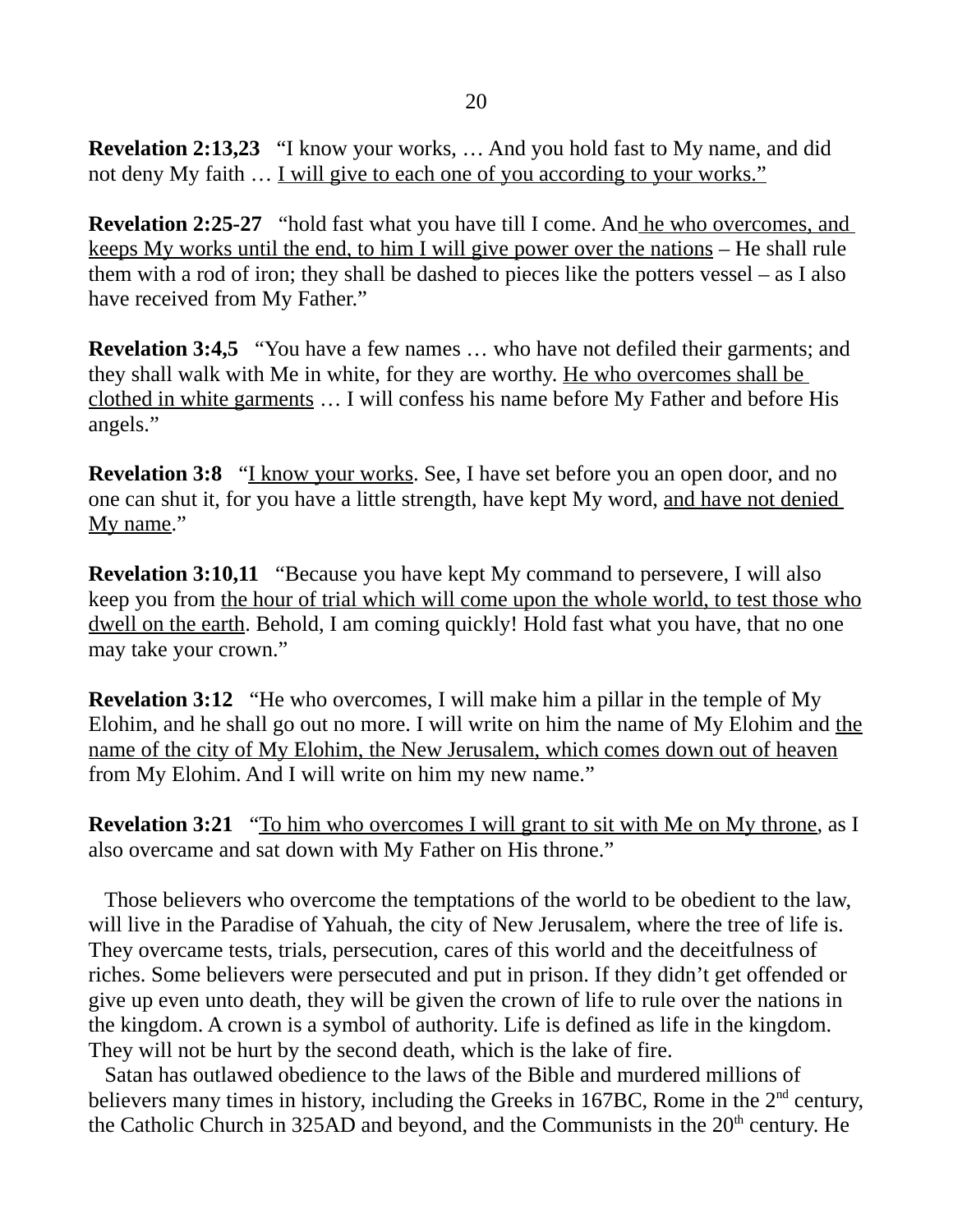is doing it again now. Believers have to sacrifice their life to remain obedient during these times of persecution, in order to be chosen to enter the gate to life in the kingdom.

 Yahusha specifically mentions the importance of not denying His name or not calling Him by other names. It is important to know what His name is. He is referring to times when believers are killed for their faith in His name.

 Clearly, this judgment is based on the believers works. If they didn't have eternal life, they wouldn't be there. This is the judgment described in  $1$  Corinthians  $3:11-15$ , in which the believer's rewards are being determined. Those that overcome and keep His commandments to the end of their life are given authority over the nations. They are responsible to teach the nations obedience to the law.

 White garments are defined as righteous acts of the saints. They are worn at the wedding of the bride of Yahusha. Those that overcome receive white garments for the wedding.

 After the brides are chosen from the multitude of believers in chapters 2 and 3, twentyfour angels, in chapter 4, who were ruling the earth under Satan, give up their crowns to be given to the brides. Then in chapter 5, Yahusha takes the title deed of the earth which includes the terms for purchasing the inheritance. The terms include the destruction of Satan's kingdoms. Then the marriage supper of the Lamb occurs before Yahusha returns to earth to put Satan in prison, bring all the Israelites back to the land, and set up earthly Jerusalem as the world capital. He will bring all the tribes of Israel in the world back to the promised land.

**Revelation 19:7,8** "Let us be glad and rejoice and give Him glory, for the marriage of the Lamb has come, and His wife has made herself ready. And to her it was granted to be arrayed in fine linen, clean and bright, for the fine linen is the righteous acts of the saints."

 The bride of Yahusha will reign over the earth from the heavenly city of New Jerusalem for 1000 years. Yahusha will replace Satan with authority over the earth, ruling the nations with a rod of iron. All the earth will be obedient to the laws of Yahuah.

**Revelation 20:4-6** "I saw thrones, and they sat on them, and judgment was committed to them. Then I saw the souls of those who had been beheaded for their witness to Yahusha and for the word of Yahuah, who had not worshiped the beast or his image, and had not received his mark on their foreheads or on their hands. And they lived and reigned with the Messiah for a thousand years. … This is the first resurrection. Blessed and holy is he who has part in the first resurrection. Over which the second death has no power, but they shall be priests of Yahuah and of the Messiah, and shall reign with Him a thousand years."